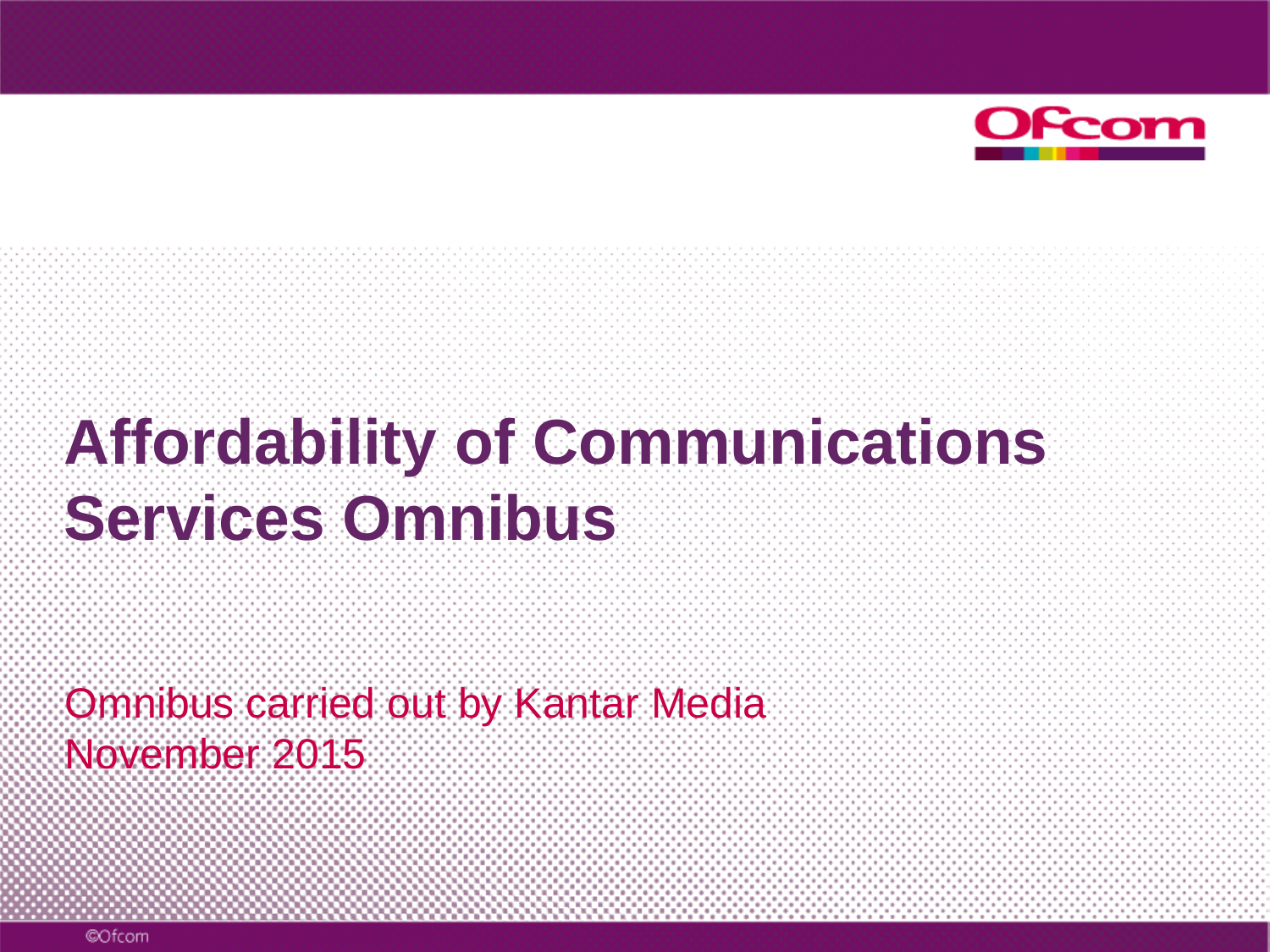

## **Methodology and background**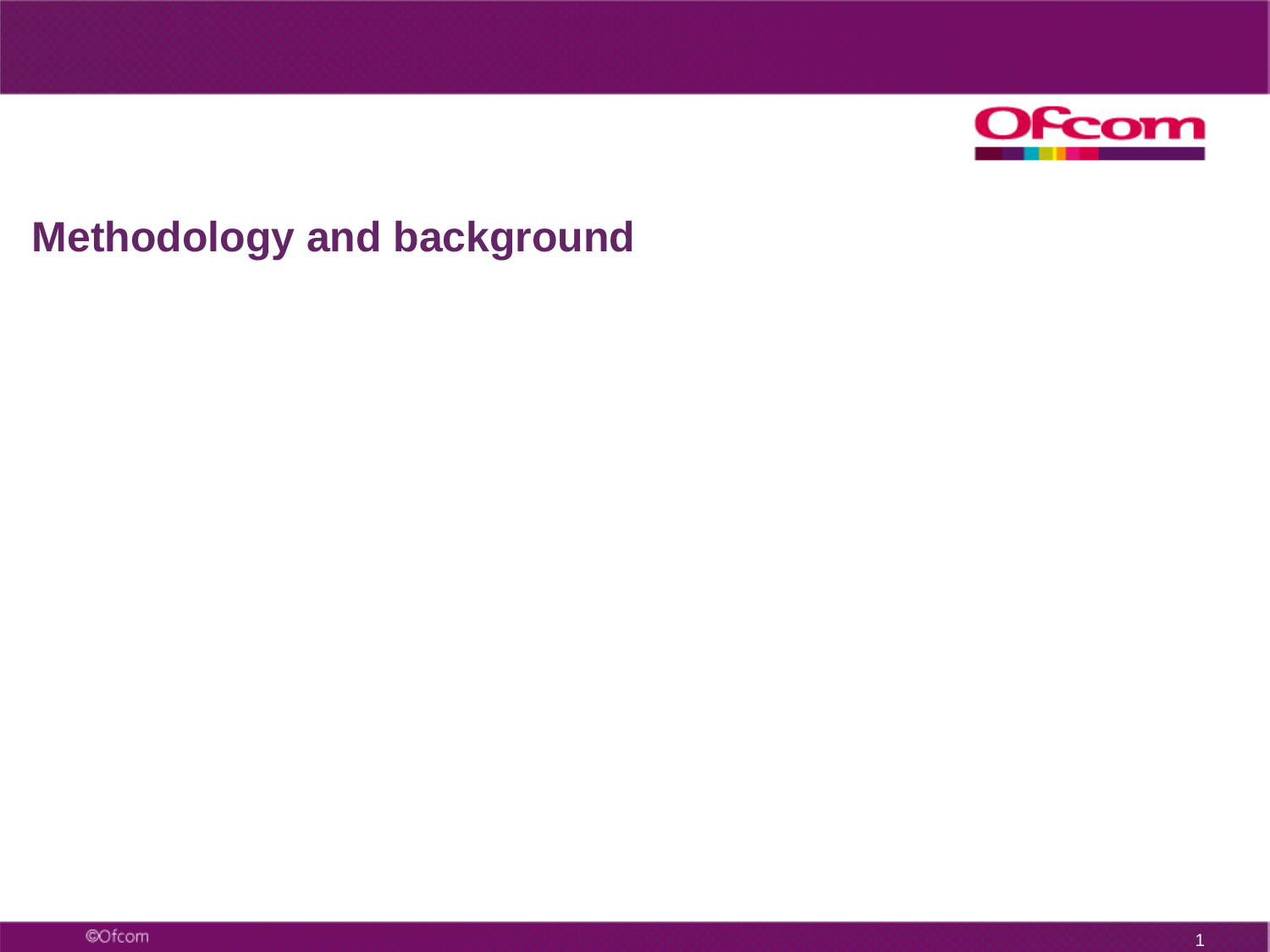## **Methodology and notes on analysis**

### **Methodology**

- All interviews conducted using Kantar Face-to-Face Omnibus
- Nationally representative sample of 2,136 UK adults aged 16+
	- All interviews are conducted via the field team and in accordance with strict quality control procedures.
	- The omnibus uses robust sampling ( e.g. a comprehensive address based system cross referenced to the census data. For each wave, 143 sample points are selected and, within these selected primary sampling points, a postcode sector is chosen.) Quotas (by sex, working status and presence of children) are set during interviewing to ensure the sample is as representative as possible
	- Weighting is also then applied to ensure that the sample is fully representative of the UK population
- Fieldwork 23rd October 30th October 2015

#### **Notes on analysis**

- Given the focus of the omnibus on affordability of communications, much of the analysis is among the 1719 respondents who have some responsibility for the decisions on what communications to pay for and use. This is 80% of the UK adults aged 16+ who were interviewed as part of Kantar's omnibus.
- **i** indicates % significantly higher/lower than 2014, all charted data have been tested
- Where bases sizes are low, i.e. less than 100, this is noted on the charts.
- Data tables for the Affordability of Communications Services 2015 research can be found at [http://stakeholders.ofcom.org.uk/binaries/research/statistics/2015dec/Affordability\\_of\\_Communication](http://stakeholders.ofcom.org.uk/binaries/research/statistics/2015dec/Affordability_of_Communications_services_data_tables.pdf) s services data tables.pdf

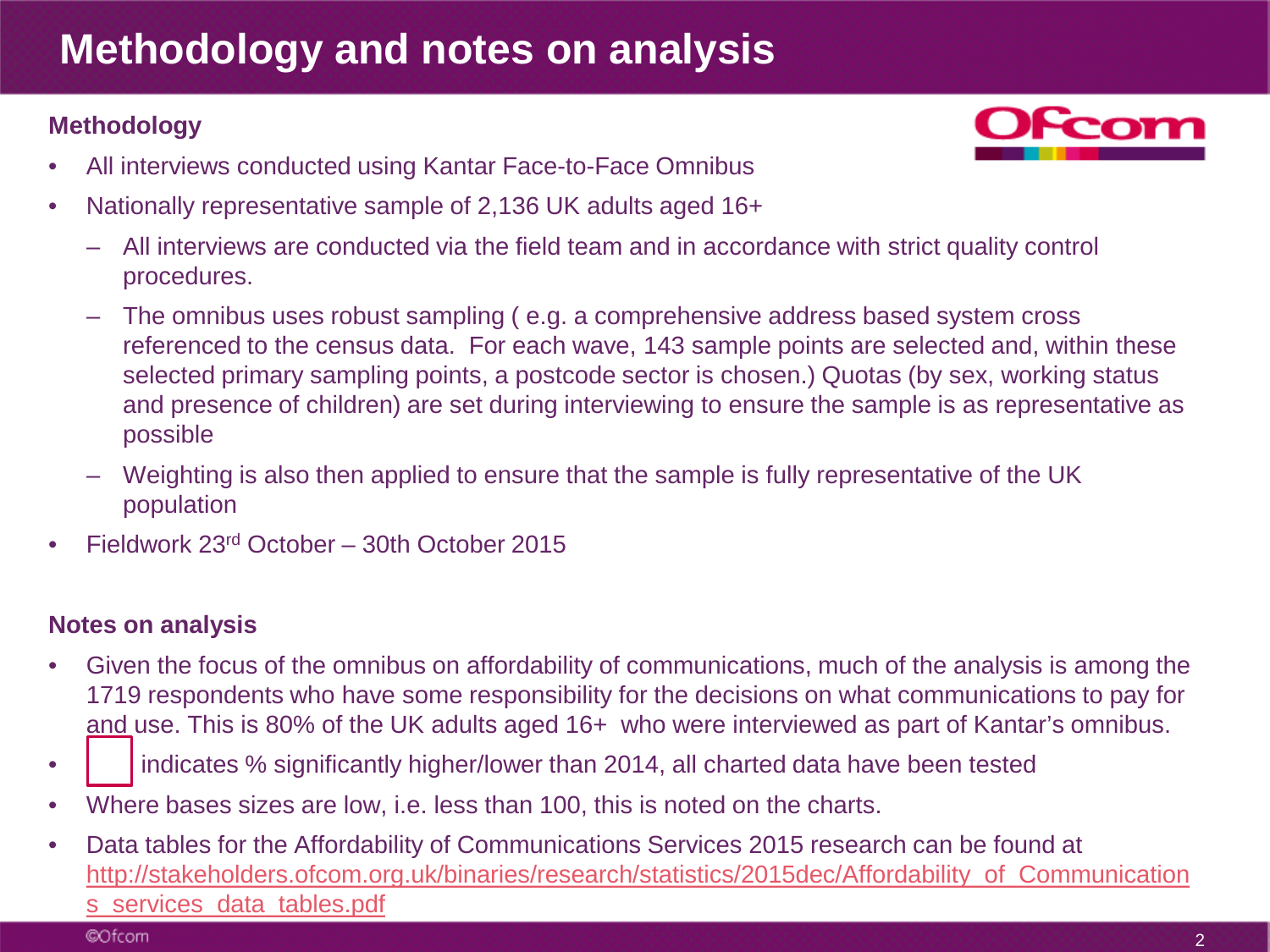

## **Key Findings**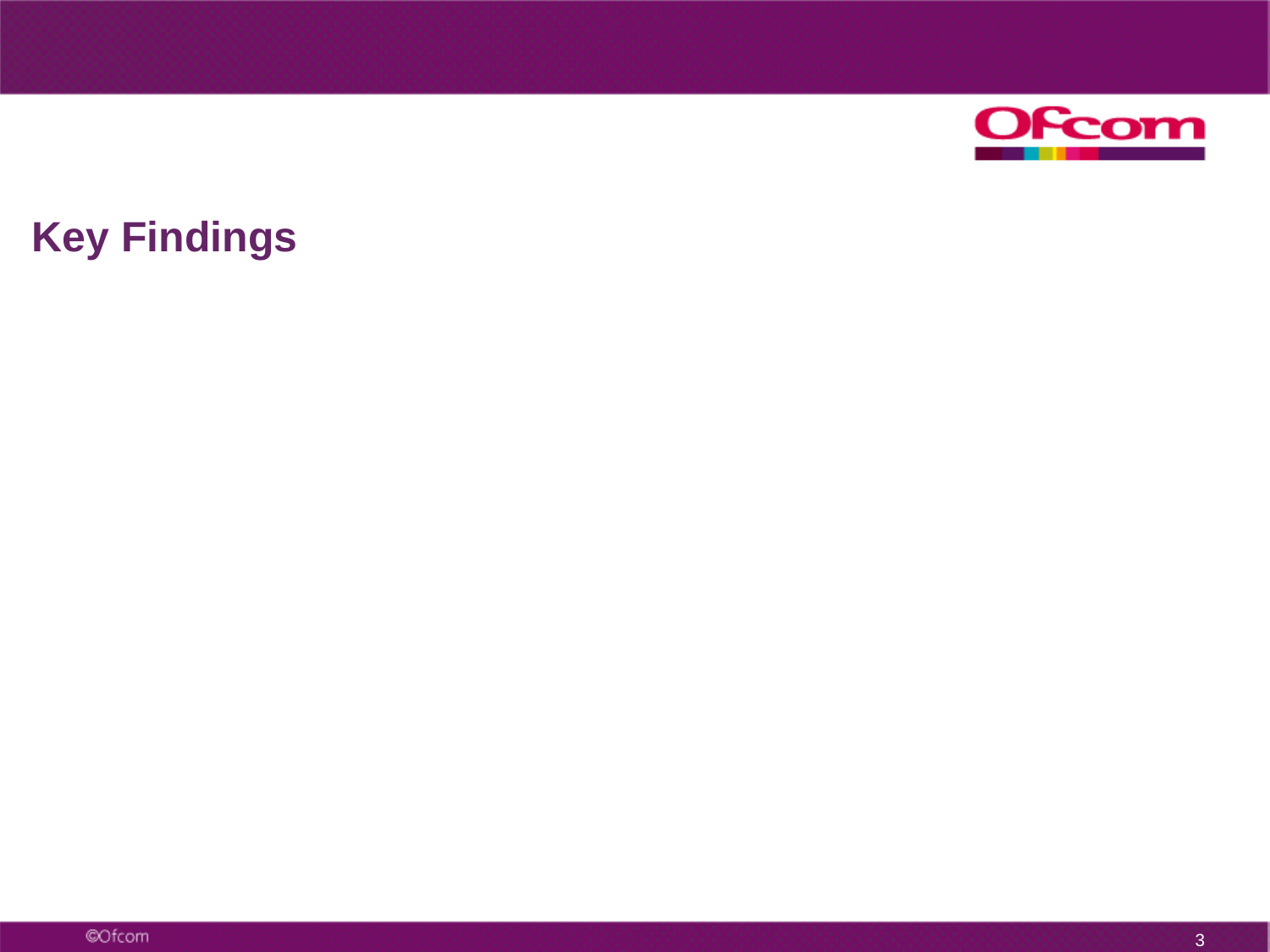## **Key findings – difficulties paying/ claimed debt**

### **Any difficulties paying for communications services/claimed debt**



- **89% of UK adults with some responsibility for deciding the household's communications services had experienced no difficulties in paying for the services in the last year.** This represents an increase since 2014 (85%).
- **A similar pattern is shown as in 2014 in terms of the types of services that people have experienced difficulties paying for.** Smartphone/mobile phone, TV services with additional channels, and fixed broadband remain the top three services.
- **2% of those who are responsible for deciding their communications services have been behind on their payment for any communications services by one month or more in the last year**
- 2% of UK adults have experienced 'affordability issues' defined as those who have been behind on their payment for any communications services by one month or more in the last year, or have sold items/taken out a loan as part of their monthly spending in order to afford communications services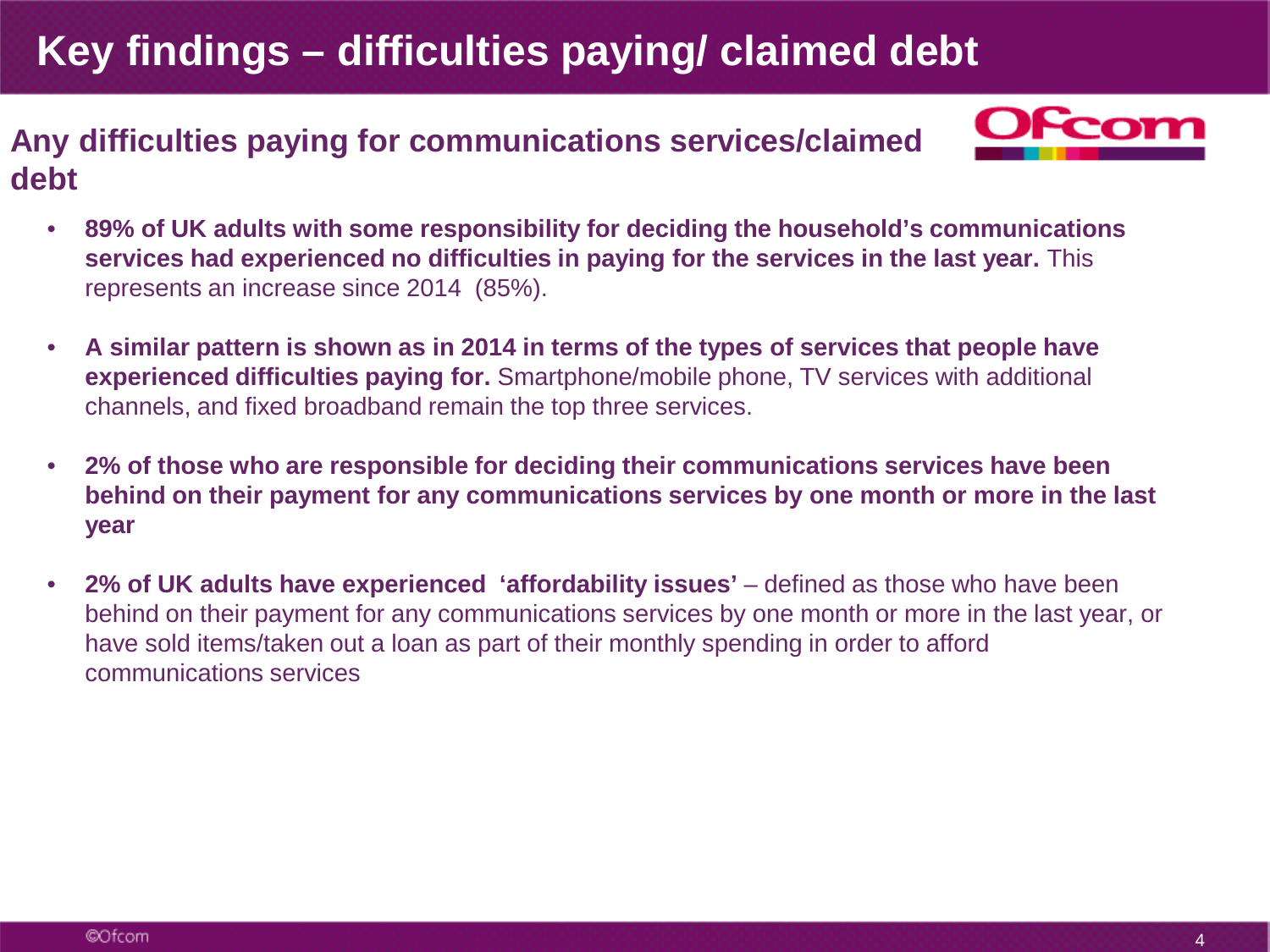## **Key findings – Impact of affordability**

**Any impact due to affordability of communications services and difficulties paying for communications services/debt** 



- **There has been no change since 2014 in how consumers who have difficulties manage their monthly spending:**
	- 54% have spent less on, or have gone without, non-communications items.
	- 25% have sought financial support or taken financial actions e.g. selling items
	- 17% have used communications services less or cancelled services.
- **The majority (88%) of people have not had to go without any of the following services they feel they need but do not have due to cost: smartphone, mobile phone, fixed landline, fixed broadband, mobile broadband, calls using a public smartphone.**
	- 9% do not have 1 communications service they feel they need due to cost
	- 1% do not have 2 services or more services due to cost.

This is not directly comparable to last year, due to changes in the question wording.

- **Of those who don't have a service or cancelled a service due to cost –**
	- Half (50%) say that they have had no negative effect at all and 8% say they have had no negative effect because they have alternatives
	- 13% say they have less entertainment
	- 10% miss out on contact with family/friends

This is not directly comparable to last year, due to changes in the question wording.

• **Overall, out of those responsible for paying for communications services, 3% have not got a service because of cost and it has had a negative effect.**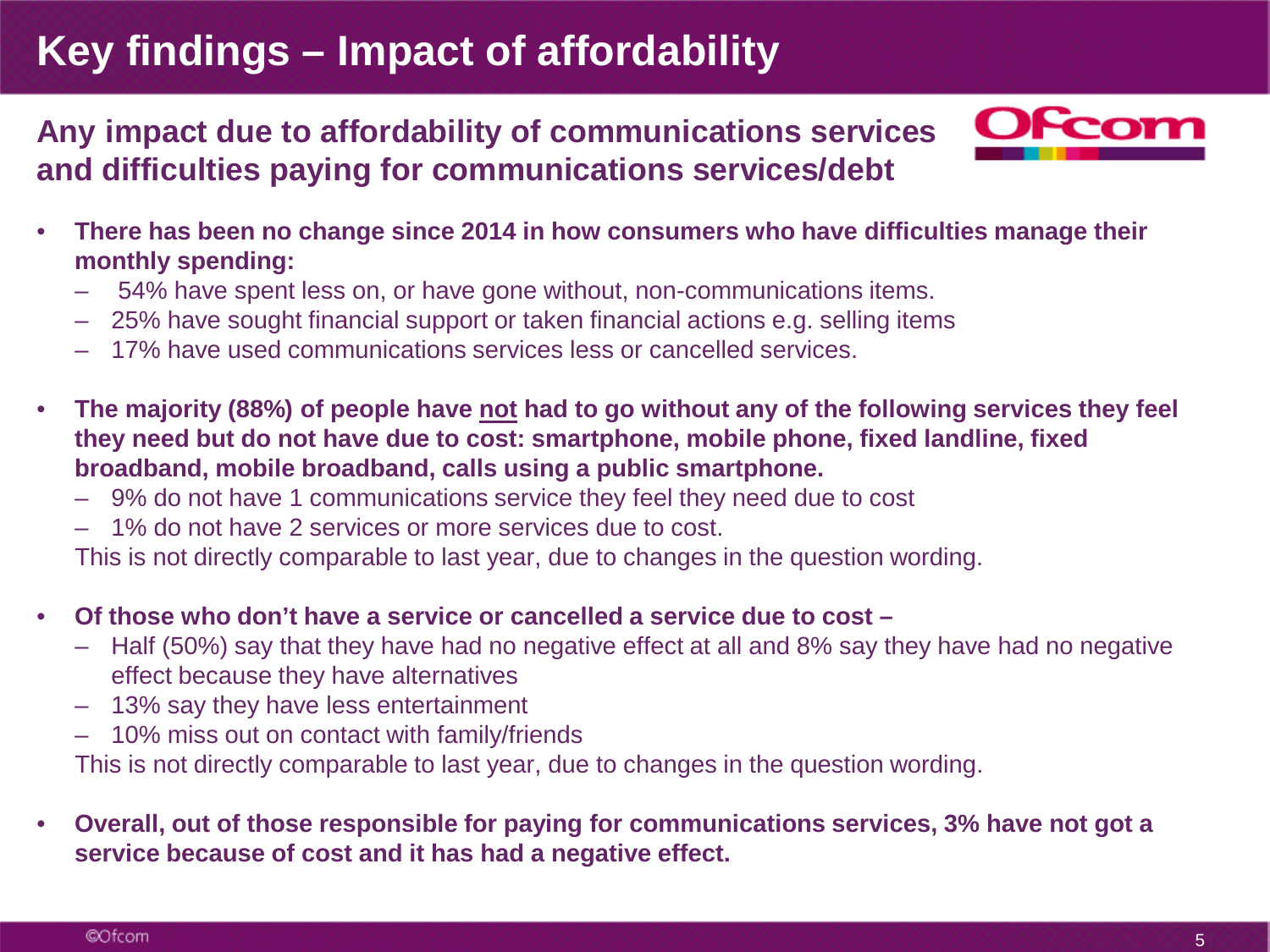## **Key findings – Use of universal services**

### **Use of universal communications services in the last 12 months**

- **16% of all adults in the UK have used any directory enquiries in the last 12 months –**
	- 10% have used directory enquiries via internet
	- 6% have used directory enquiries via phone
	- 3% have used directory enquiries via the BT phonebook
- **6% have used itemised billing that they paid extra for**
- **3% have used a payphone**
- This represents no change in consumer use of communications services since 2014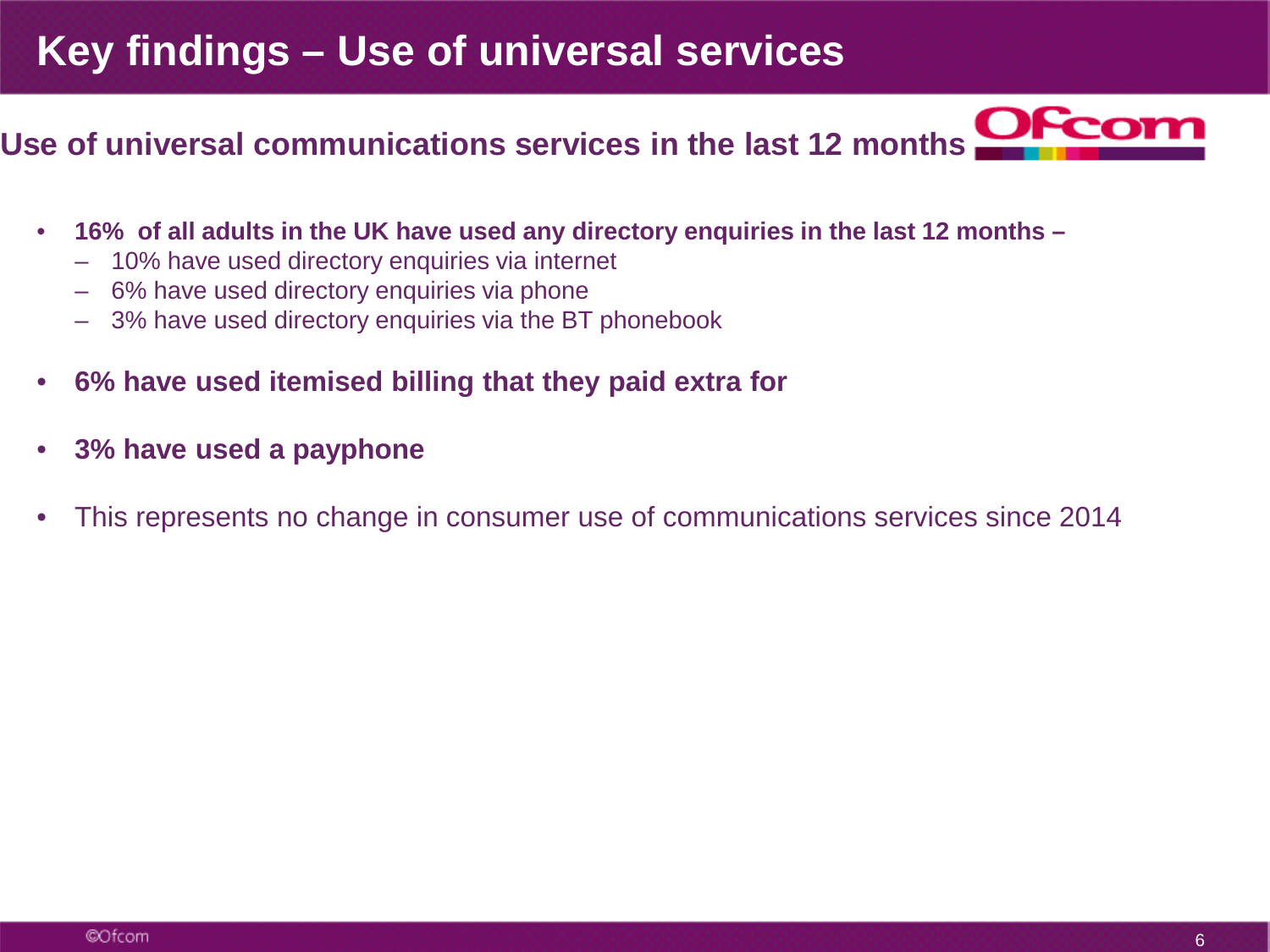

## **Claimed difficulties paying for communications services**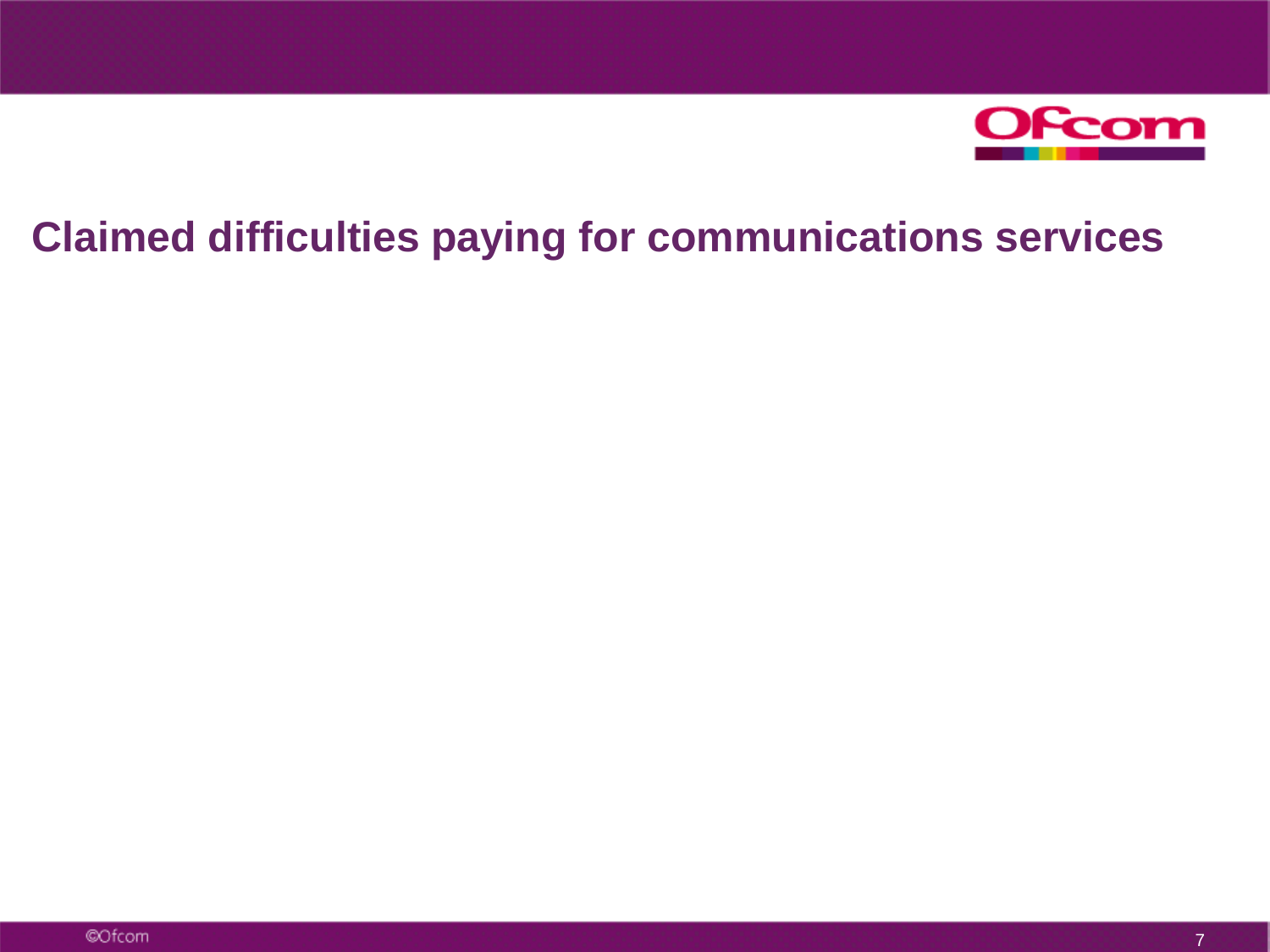**89% of UK adults with some responsibility for deciding the household's communications services had experienced no difficulties in paying for the services in the last year.** 

Difficulties paying for communications services in the last year

% of adults with some responsibility for communications services



Source: Kantar Media Omnibus

Base: All with some responsibility for communications services (N=1562 in 2014, N=1719 in 2015)

Question: Q.5 The next questions are about your experiences of paying for communications services and if you have had any difficulties paying for the services in the last year. Communications services in this questionnaire means a mobile phone (including a smartphone), any sort of internet, landline phone at home, public payphones or a TV service with additional channels you pay to receive (e.g. Sky, BT Vision or Virgin Media). Which, if any, of the following apply to you?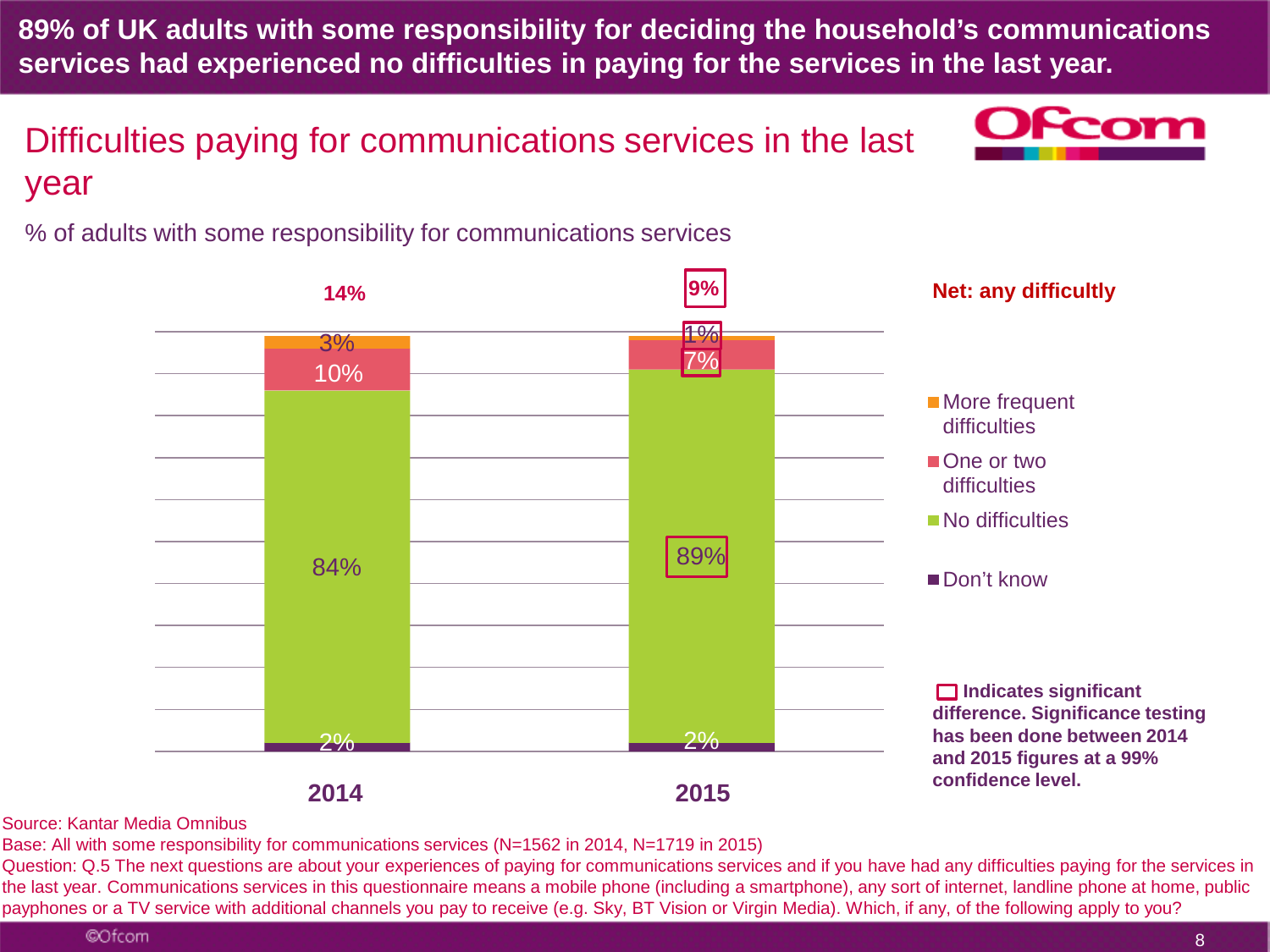### Any difficulties paying for communications services in the last year



% with some responsibility for communications services, by demographics



#### Source: Kantar Media Omnibus

Base: All with some responsibility for communications services (2015 sample sizes - N=1719, 16-34 (439), 35-64 (758), 65+ (522, England (1440), Scotland (133), Wales (85), Northern Ireland (61),AB (306), C1C2 (826), DE (587), Any long term disability\illness (361), No long term disability\illness (1318), White ethnic group (1561), Minority ethnic group (147) \*Please note low base size

Question: Q.5 The next questions are about your experiences of paying for communications services and if you have had any difficulties paying for the services in the last year. Communications services in this questionnaire means a mobile phone (including a smartphone), any sort of internet, landline phone at home, public payphones or a TV service with additional channels you pay to receive (e.g. Sky, BT Vision or Virgin Media). Which, if any, of the following apply to you?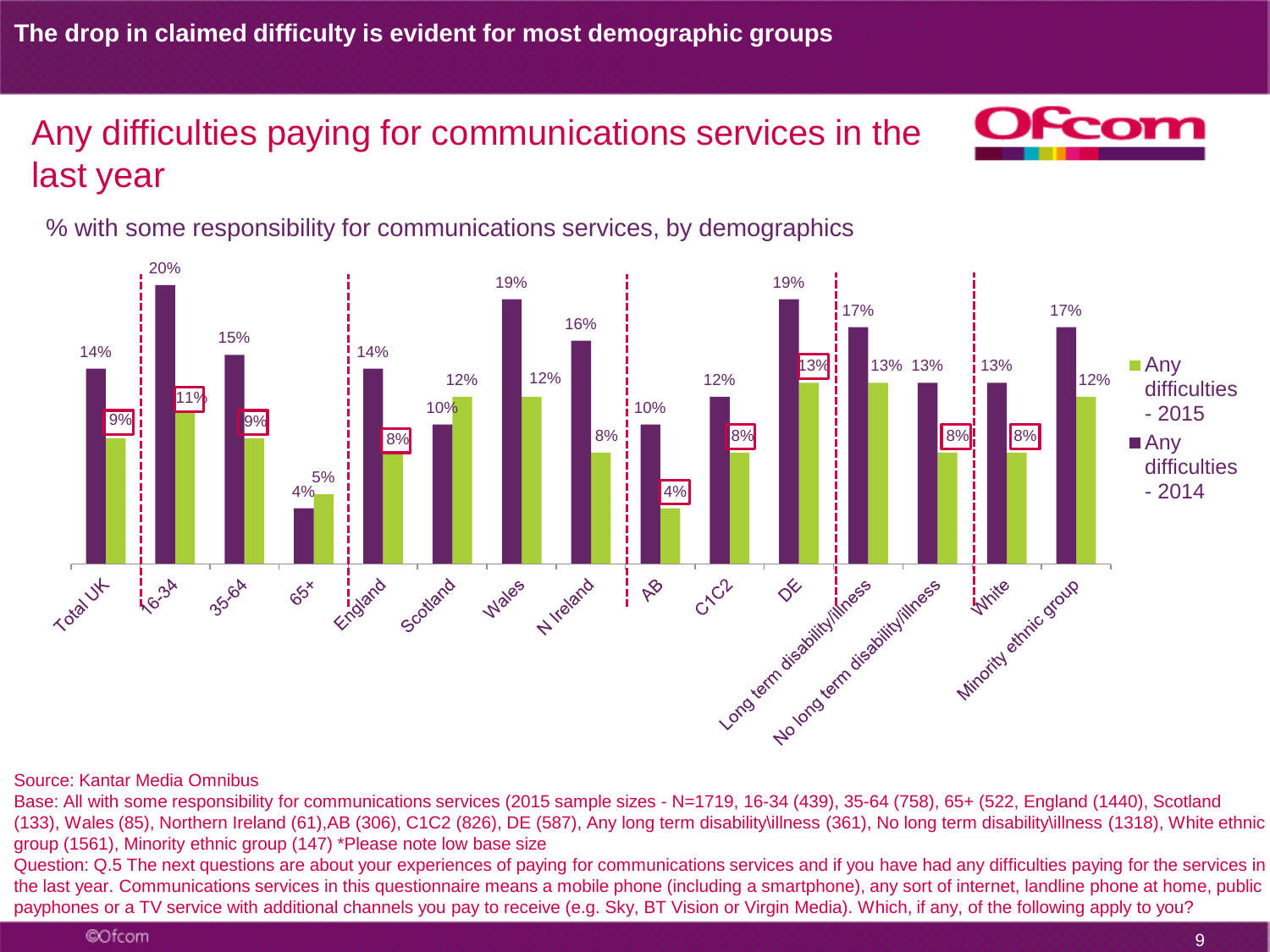**As with 2014, the top three services that consumers have had difficulties paying for are smartphone/standard mobile services, TV services with additional channels and fixed broadband services**

### Services had any difficulties paying for in the last year



% of adults with any difficulties paying for communications services in the last year



broadband internet access' and 'Mobile broadband internet access'

Source: Kantar Media Omnibus

Base: All with any difficulties paying for communications services in the last year (N=208 in 2014, N=150 in 2015). Question: Q.6 Which of the following services have you had any difficulties paying for in the last year?

(2014 figures in brackets)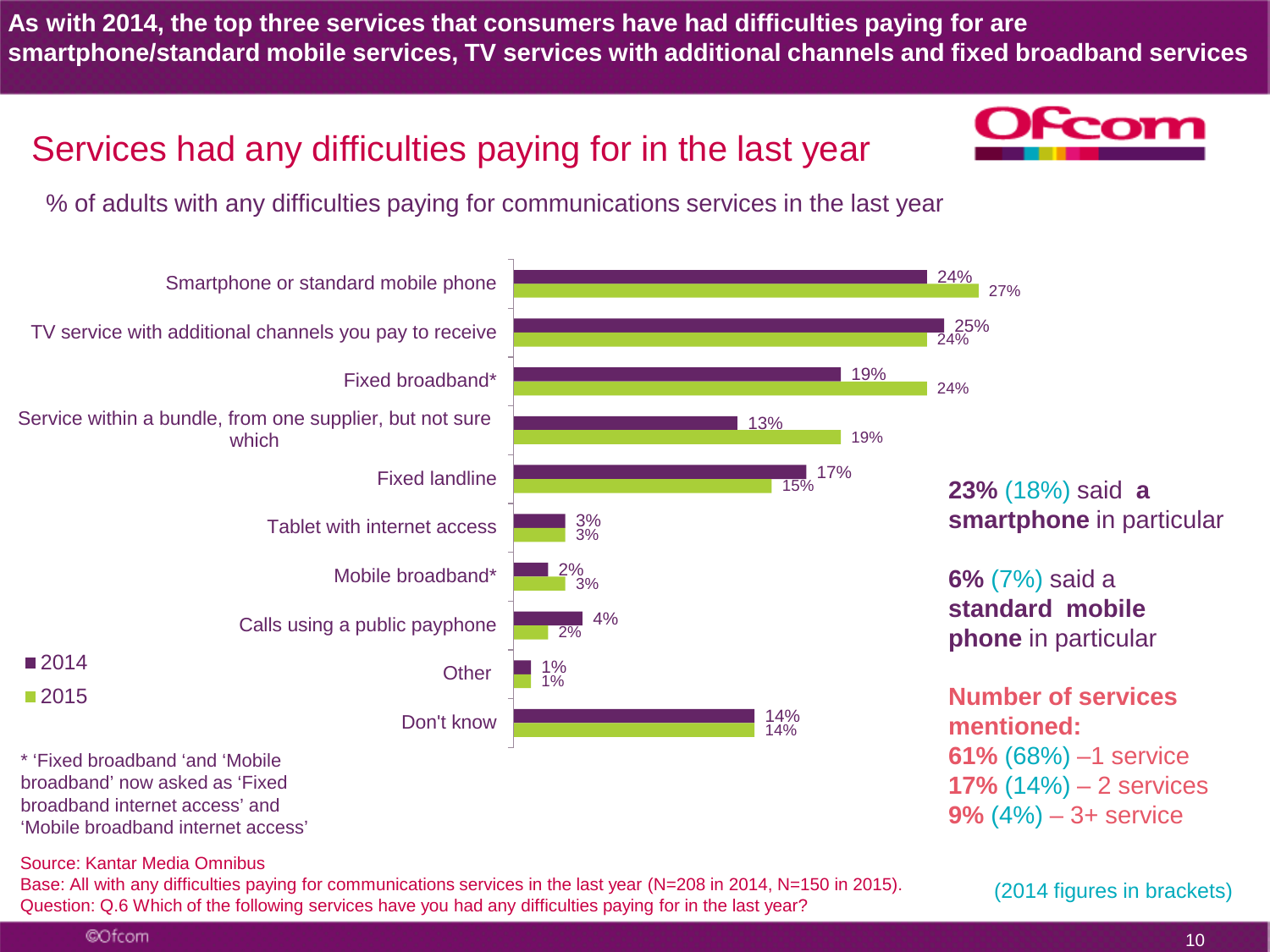**Since 2014, there has been a net increase in those who claim that they have had no difficulties paying for services**

## Services had any difficulties paying for in the last year

% of adults with some responsibility for communications services





**2%** (2%) said **a smartphone** in particular

**1%** (1%) said a **standard mobile phone** in particular

**Number of services mentioned 5%** (9%) - 1 service **2% (**2%) - 2 or more services

> 86% 91%

Source: Kantar Media Omnibus

Base: All with some responsibility for communications services (N=1562 in 2014; N=1719 in 2015) Question: Q.6 Which of the following services have you had any difficulties paying for in the last year?

(2014 figures in brackets)

#### ©Ofcom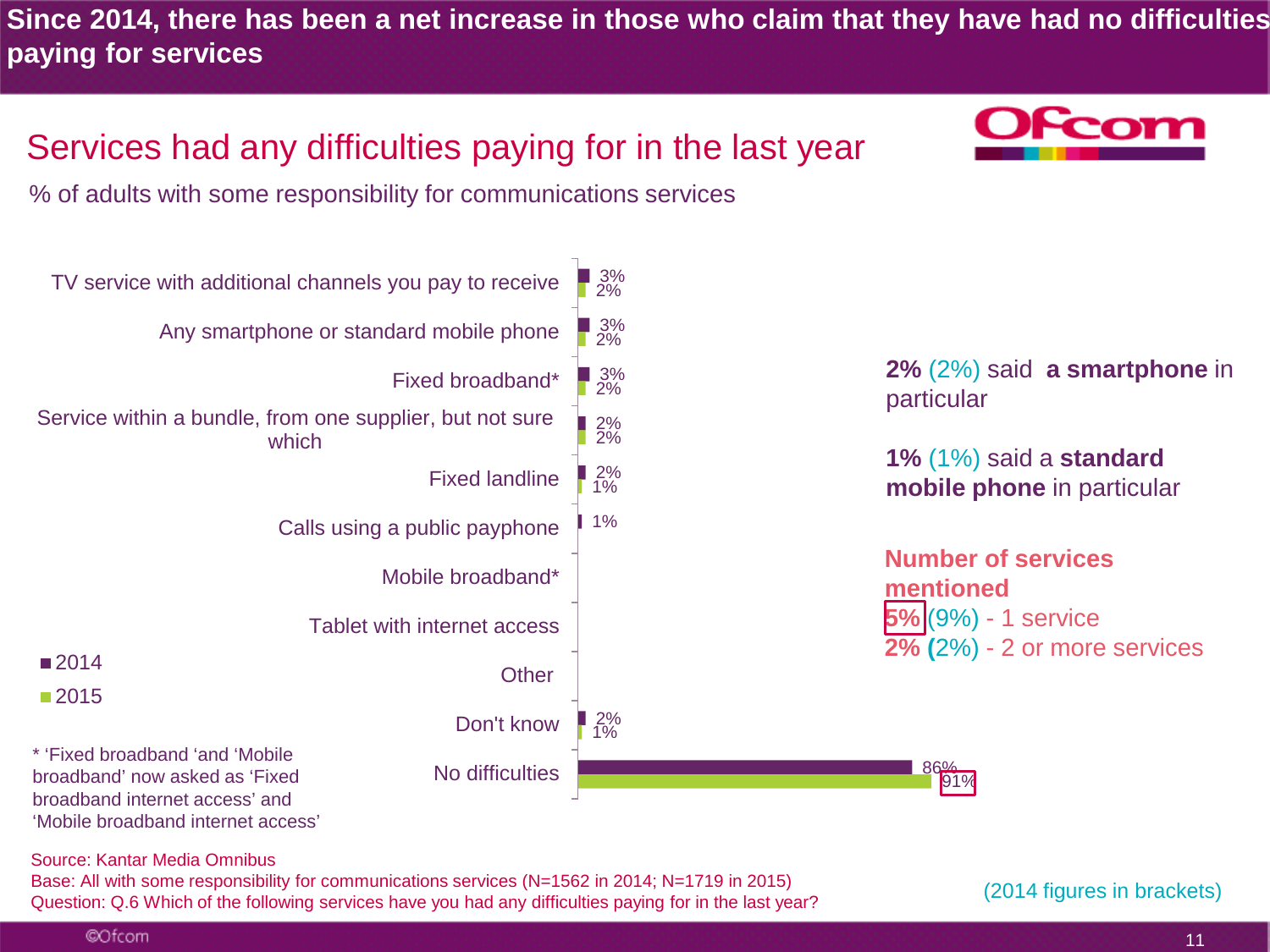**Since 2014, there has been a net increase in those who claim that they have had no difficulties paying for services**

### Services had any difficulties paying for in the last year % of all adults 16+ in the UK



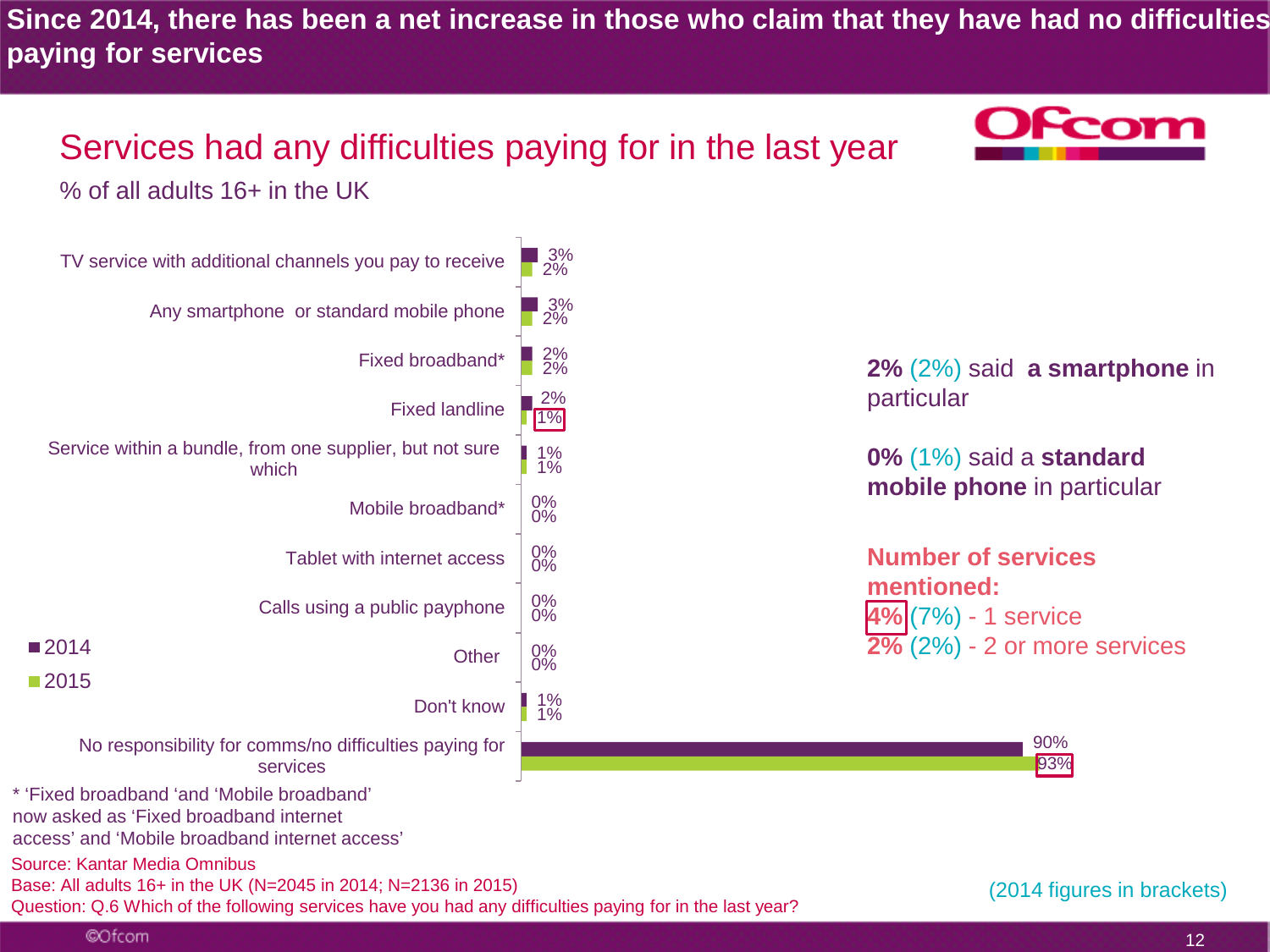**There has been little change in the proportion who have each service and have had difficulties paying for the service. The only significant change is amongst those paying for TV services (6% in 2014 down to 3% in 2015)**

### Services had any difficulties paying for in the last year



% of adults with some responsibility for communications services **and who have the service/device being reported**



Source: Kantar Media Omnibus

Base: All with some responsibility for communications services with each service type, pay TV (621 2014, 688 in 2015), smartphone/ standard phone (1285 in 2014, 1402 2015),smartphone (889 2014, 1053 2015), standard mobile phone (388 2014; 410 2015), fixed broadband (869 2014, 1050 2015), mobile broadband (114 2014, 157 2015), fixed landline (1048 2014, 1204 2015) Question: Q.6 Which of the following services have you had any difficulties paying for in the last year?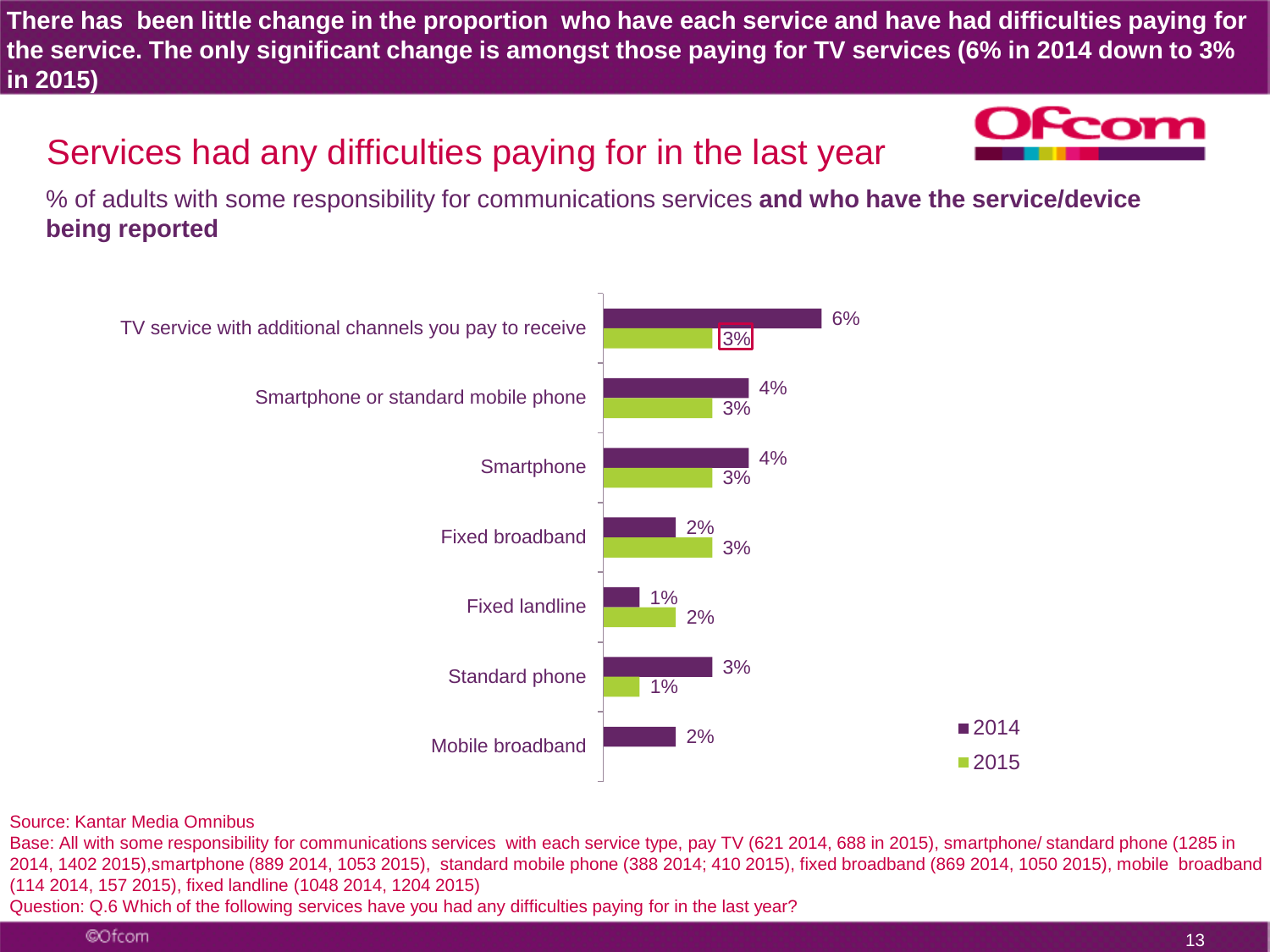

## **Claimed debt**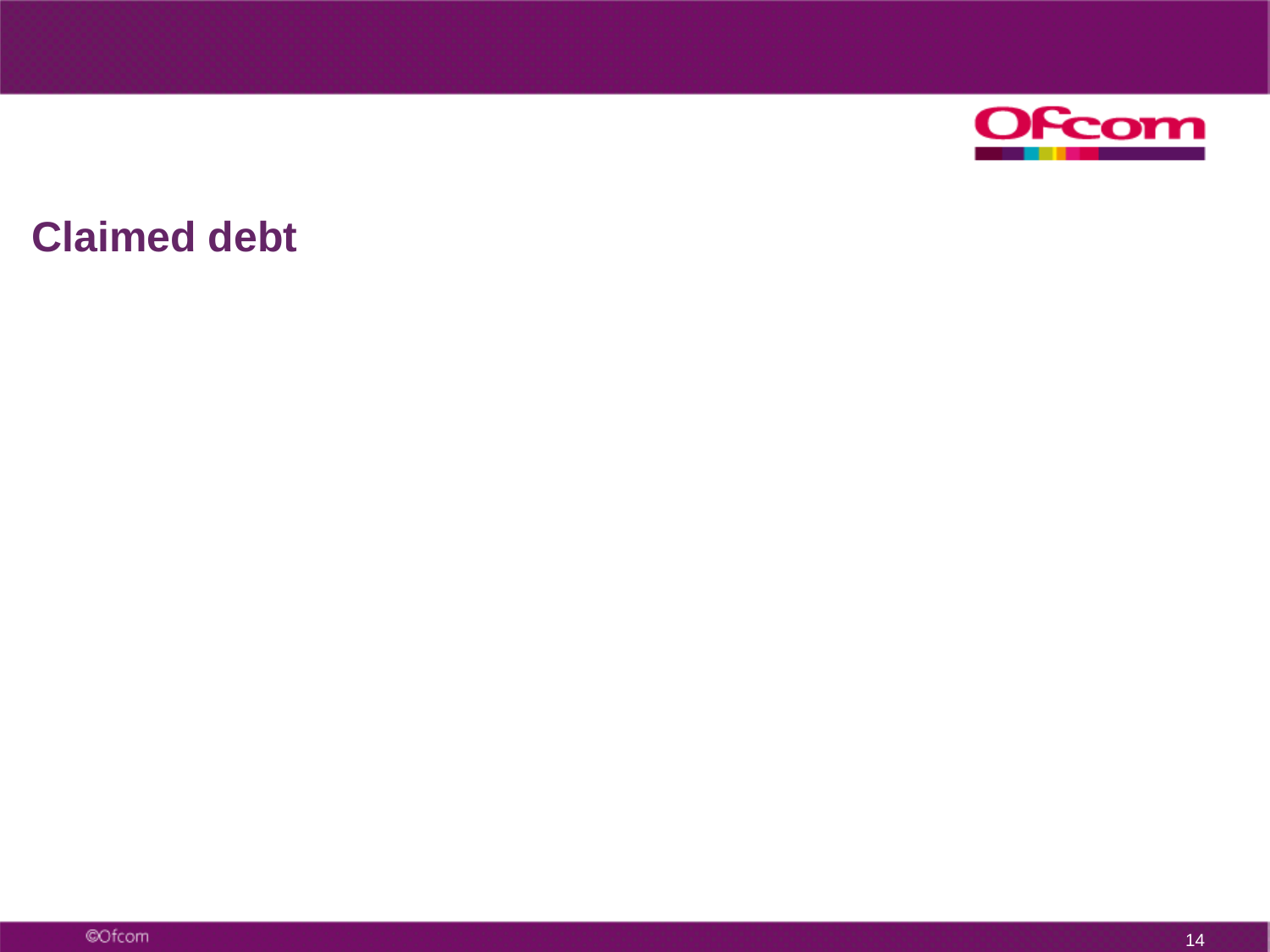**There is a similar trend to 2014 in the services that people claim to have debt for. Overall, 2% claim to have any comms debt compared to 3% in 2014**

### Debt on communications services in the last year

% of adults with some responsibility for communications services



#### Source: Kantar Media Omnibus

(2014 figures in brackets)

Base: All with some responsibility for communications services (N=1562 in 2014; N=1719 in 2015). Those with communications debt (N=44 unweighted, 45 weighted in 2014; N=32 unweighted/weighted in 2015), all UK adults (N=2045 in 2014; N=2136 in 2015)

Question: Q.7 Have you been behind in your payment for any of the following services or products by one month or more in the last year? Question: Q.8 Which of these applies to you?

Note: Any communications service is a summary code. \*The data for gas, electricity and water is based of those with responsibility for decisions on communications rather than those with responsibility for each of the utilities – this data is therefore primarily useful as context to the communications debt, rather than a measure of the utilities themselves.

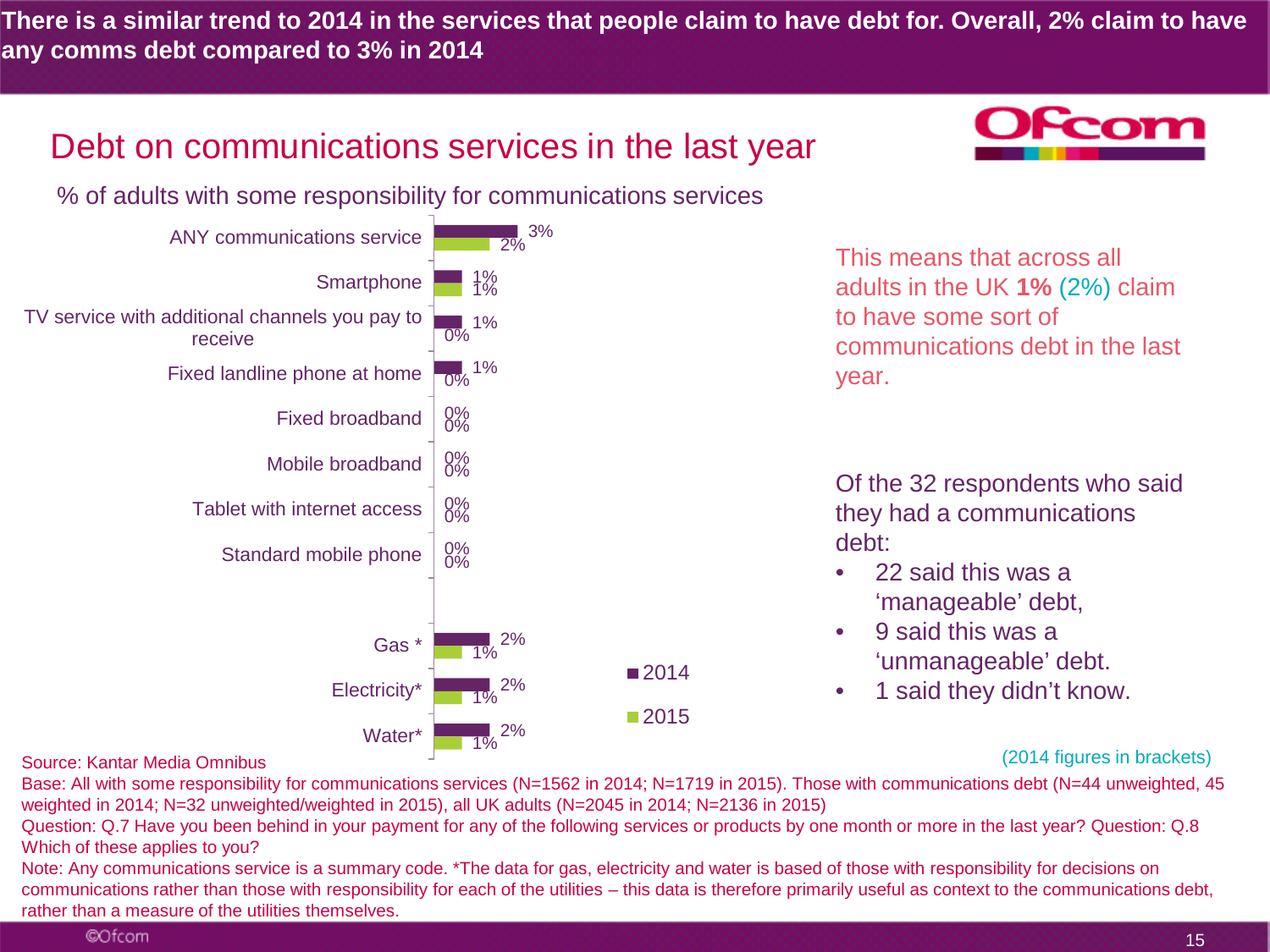### **Amongst those who have the service/device, the proportion claiming debt for each service has also remained stable**

### Debt on communications services in the last year



% of adults with some responsibility for communications services and who have the service/device being reported



#### Source: Kantar Media Omnibus

Base: All with some responsibility for communications services with each service type, pay TV (621 2014, 688 in 2015), smartphone/ standard phone (1285 in 2014, 1402 2015),smartphone (889 2014, 1053 2015), standard mobile phone (388 2014; 410 2015), fixed broadband (869 2014, 1050 2015), mobile broadband (114 2014, 157 2015), fixed landline (1048 2014, 1204 2015)

Question: Q.7 Have you been behind in your payment for any of the following services or products by one month or more in the last year?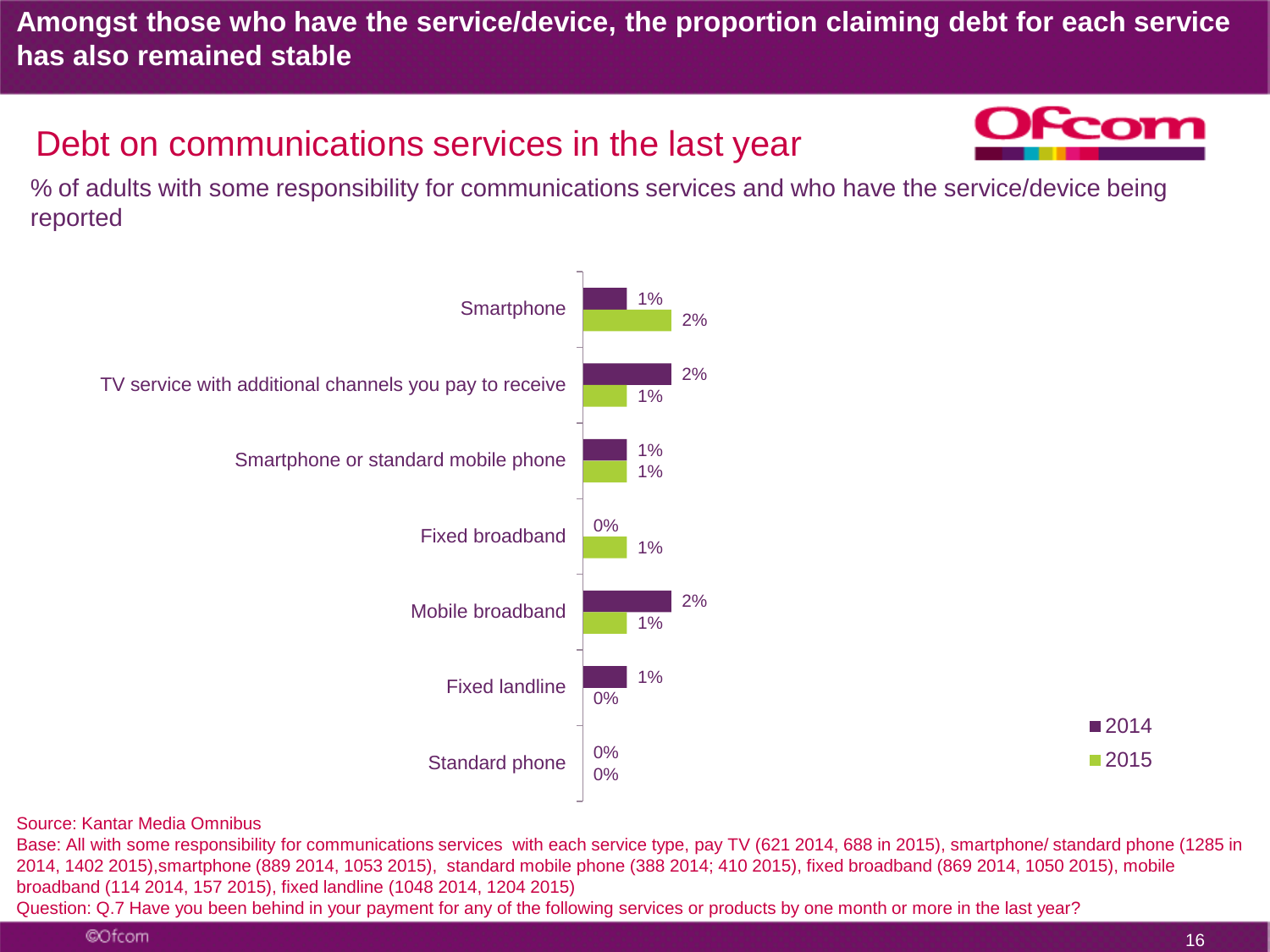### Debt on communications services in the last year



% of adults with some responsibility for communications services, by demographics

Any communications debt



■2014 ■2015

#### Source: Kantar Media Omnibus

Base: All with some responsibility for communications services (N=1562 in 2014; N=1719 in 2015), 16-34 (370 2014; 439 2015), 35-64 (717 2014; 758 2015), 65+ (475 2014; 522 2015), AB (292 2014; 306 2015), C1C2 (705 2014; 826 2015), DE (565 2014; 587 2015), White ethnic group (1379 2014; 1561 2015), Minority ethnic group (179 2014; 147 2015), Any long term disability\illness (305 2014; 361 2015), No long term disability\illness (1206 2014; 1318 2015), England (1311 2014; 1440 2015), Scotland (129 2014; 133 2015), Wales (69 2014; 85 2015), Northern Ireland (53 2014; 61 2015), \*Please note low base size

Question: Q.7 Have you been behind in your payment for any of the following services or products by one month or more in the last year? Note: Any communications service is a summary code.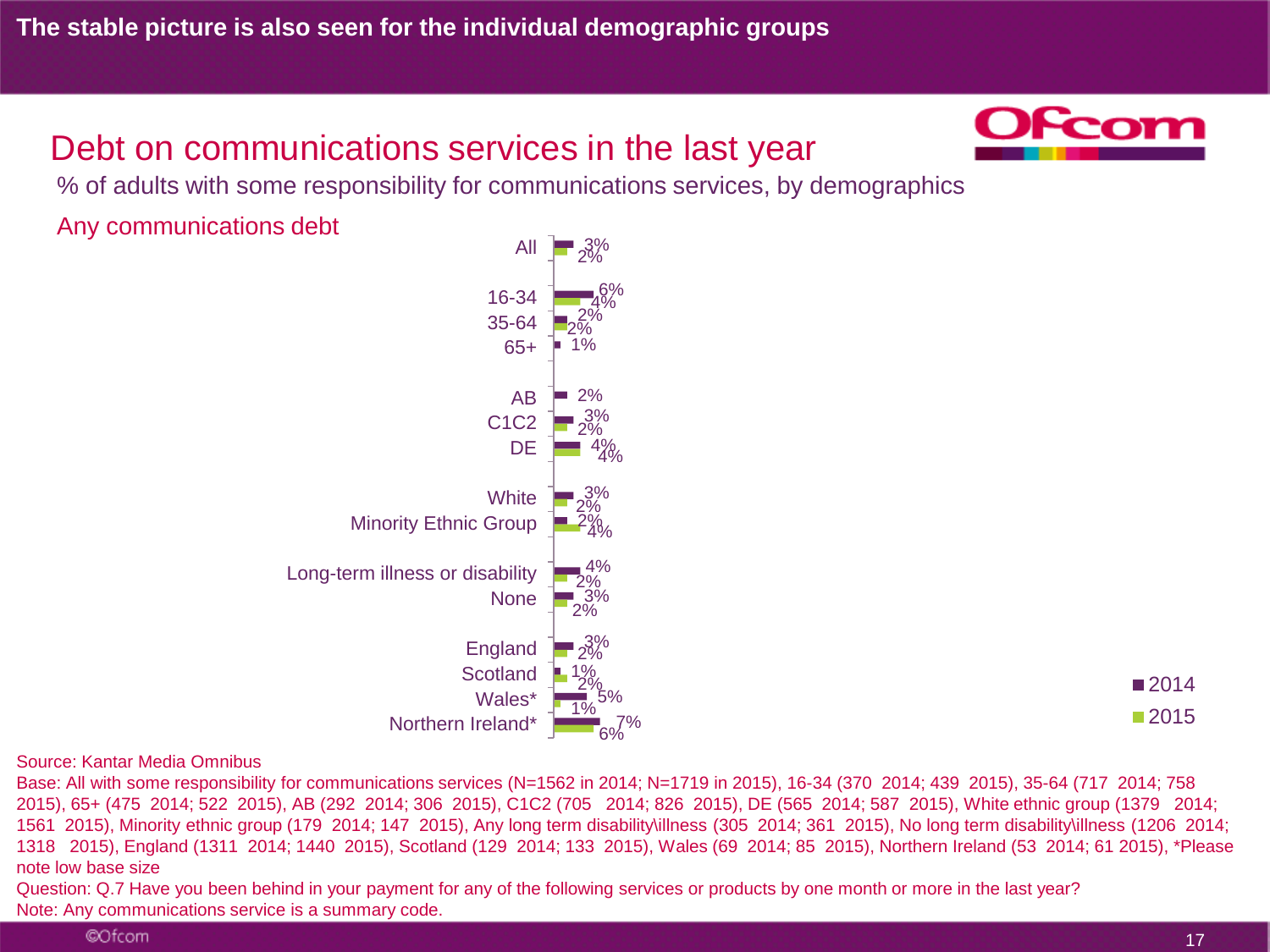

**Impact of affordability of communications services and any difficulties paying or debt**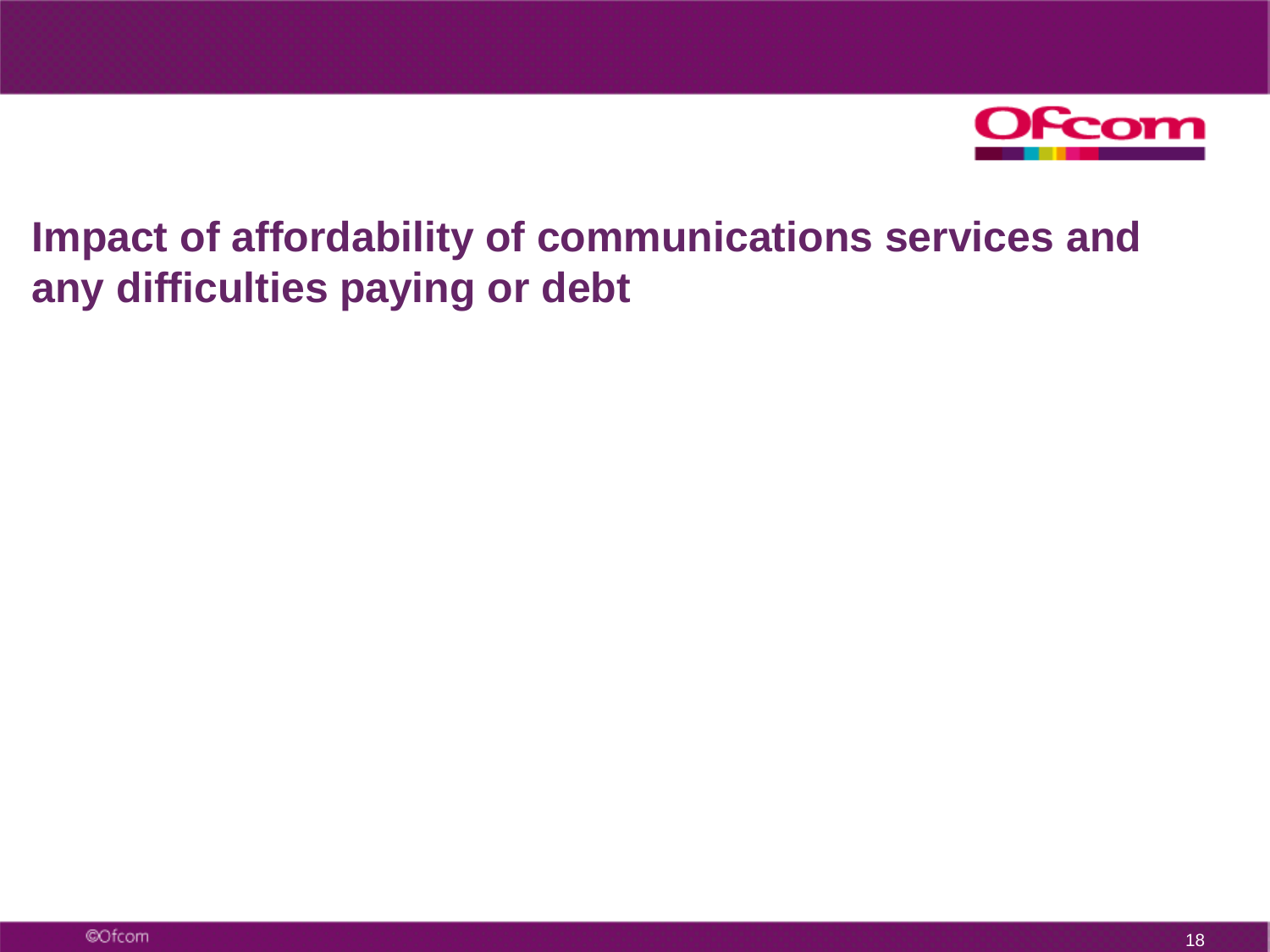### How consumers afford communications services as part of monthly spend



% of adults with any difficulties paying for communication services in the last year

I am careful about what I buy\spend I cut back on luxuries e.g. going out less I buy cheaper goods\services I go without certain smaller goods\services I go without certain larger goods\services I use my communications services less I borrowed from family\friends I have sold items I have decided to cancel one of my other… I have asked family\friends to pay\ accepted gifts… I have taken out a loan from a bank or another… I can mange to pay without changing how I spend\* None of these Don't know

Spend less or go without non comms items Financial support or actions e.g. borrowing/selling Used communications services less or cancelled…



to pay my communications services without making changes to the way I spend my money.' This will have likely impacted response to 'None of these.'

#### Source: Kantar Media Omnibus

Base: All with any difficulties paying for communications services in the last year (N=208 in 2014, N=150 in 2015). Note: Only responses of 1% or more are shown Question: Q.9 When thinking about how you afford your communications services as part of your monthly spending, which, if any, of the following apply to you? Note: The following are summary codes: Used communications services less or cancelled service, Financial support or actions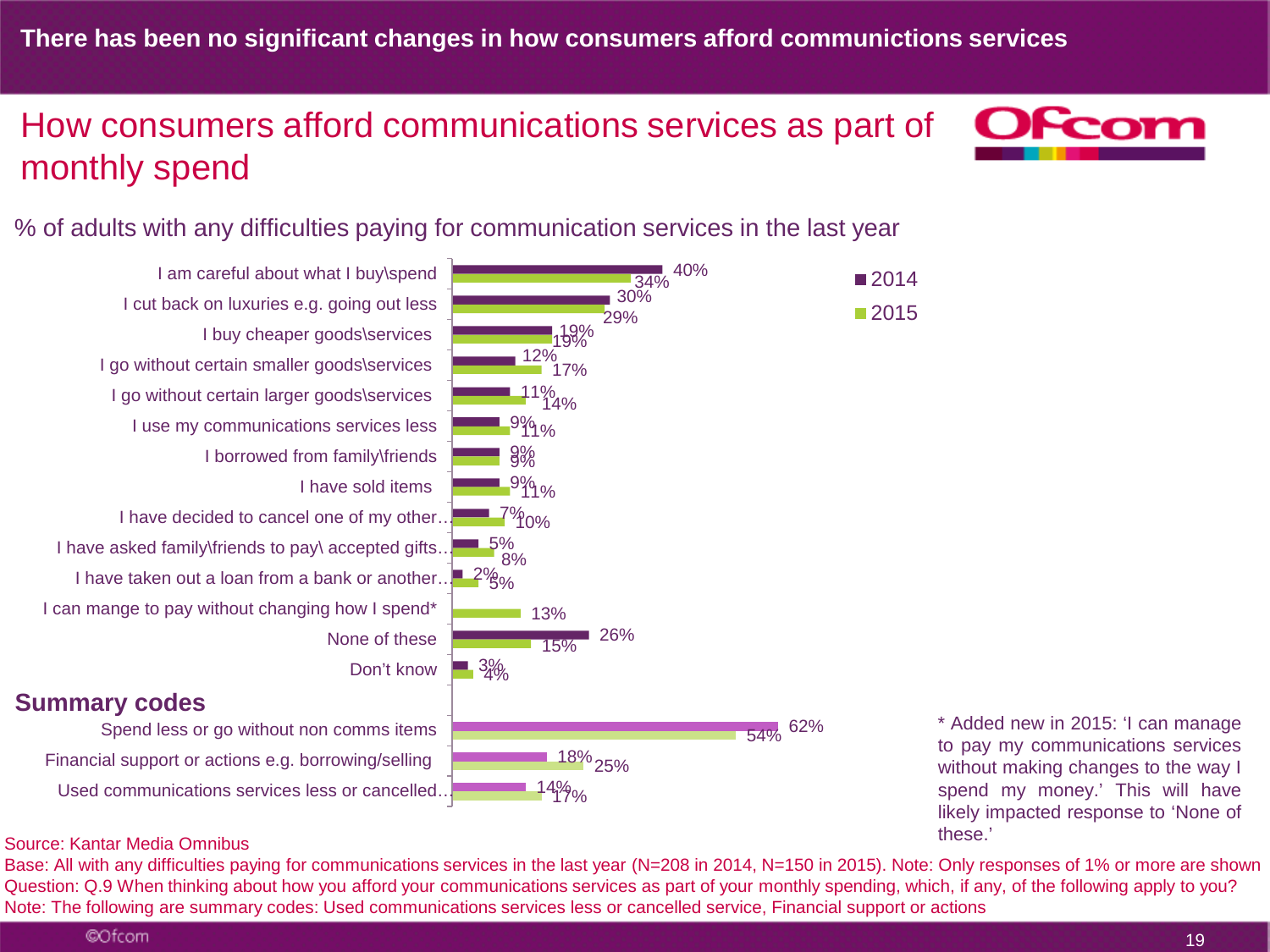**28% of consumers who've had difficulty affording comms services have been impacted by affordability issues. This equates to 2% of UK adults, a similar proportion to last year (3% in 2014)**

### Communications affordability issues



In order to provide a measure of those impacted by affordability issues, we have identified the portion of respondents who:

– Have been in debt in the last year with any communications service (i.e. behind in the payment by at least a month) (at Q7)

OR,

- Who say they have taken a loan or sold items as a way to afford communications service as part of their monthly spending (at Q9)
- This equates to:
	- **28%** (28%)of those who have had any difficulty affording communications services
	- **3%** (4%) of those who have some responsibility for decision or paying for communications services
	- **2%** (3%) of the adult population

(2014 figures in brackets)

Source: Kantar Media Omnibus

Base: All adults 16+ in the UK (N=2045 in 2014; N=2136 in 2015), All with some responsibility for communications services (N=1562 in 2014; N=1719 in 2015), All with any difficulties paying for communications services in the last year (N=208 in 2014, N=150 in 2015).

Question: Q.7 Have you been behind in your payment for any of the following services or products by one month or more in the last year? Q.9 When thinking about how you afford your communications services as part of your monthly spending, which, if any, of the following apply to you?

Note: The following are summary codes: Used communications services less or cancelled service, Spend less or going without non communications items, Financial support or actions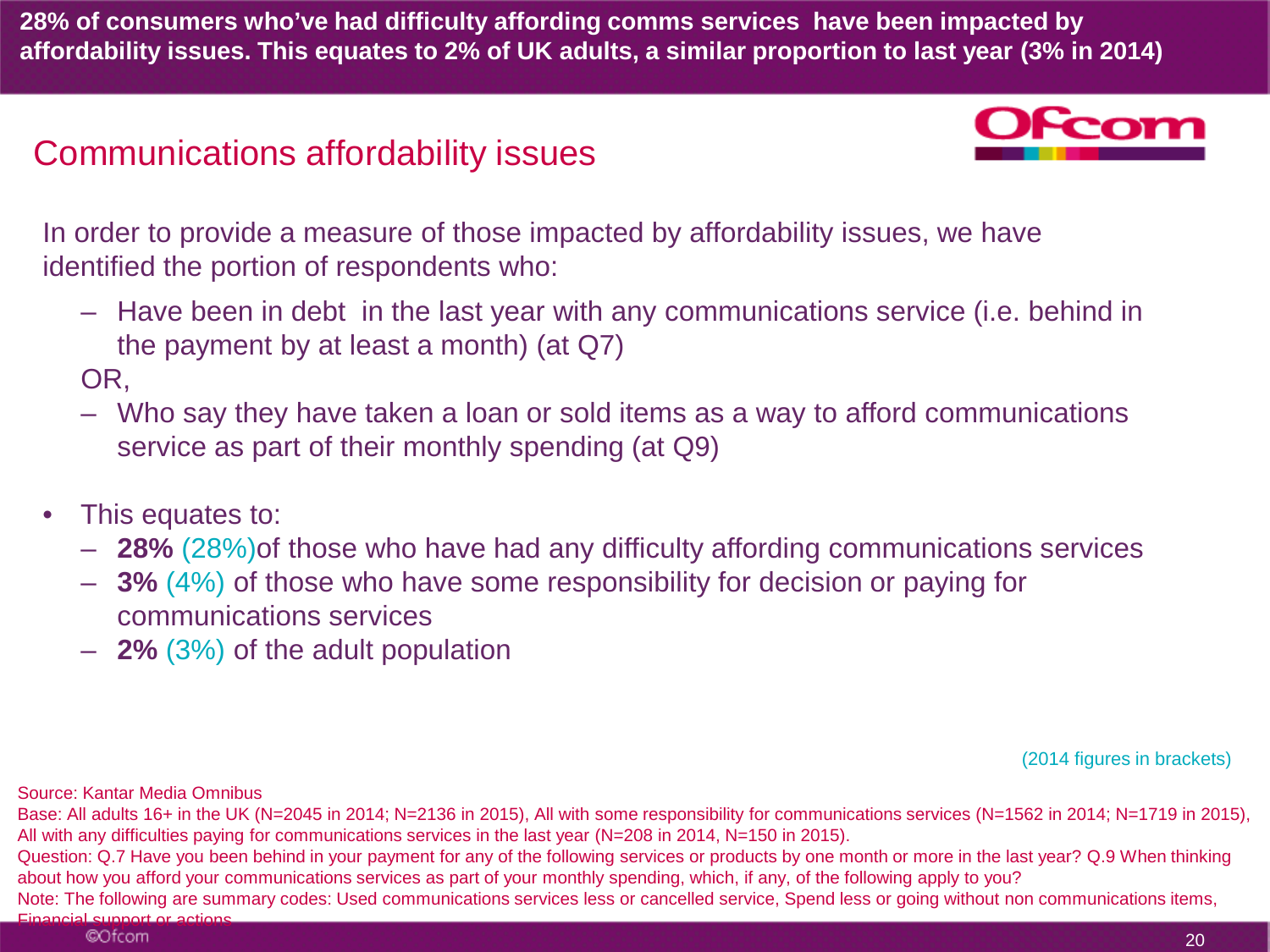### Affordability: communications services do not have due to 'cost'

% of adults with some responsibility for communications services



Source: Kantar Media Omnibus

Base: All with some responsibility for communications services (N=1562 in 2014; N=1719 in 2015).

Question: Q.10 And which, if any, of the following do you feel you need but do not have because of cost?

Note: Any communications service, Any mobile/smartphone, Only 1 service, 2 services, 3 or more services are all summary codes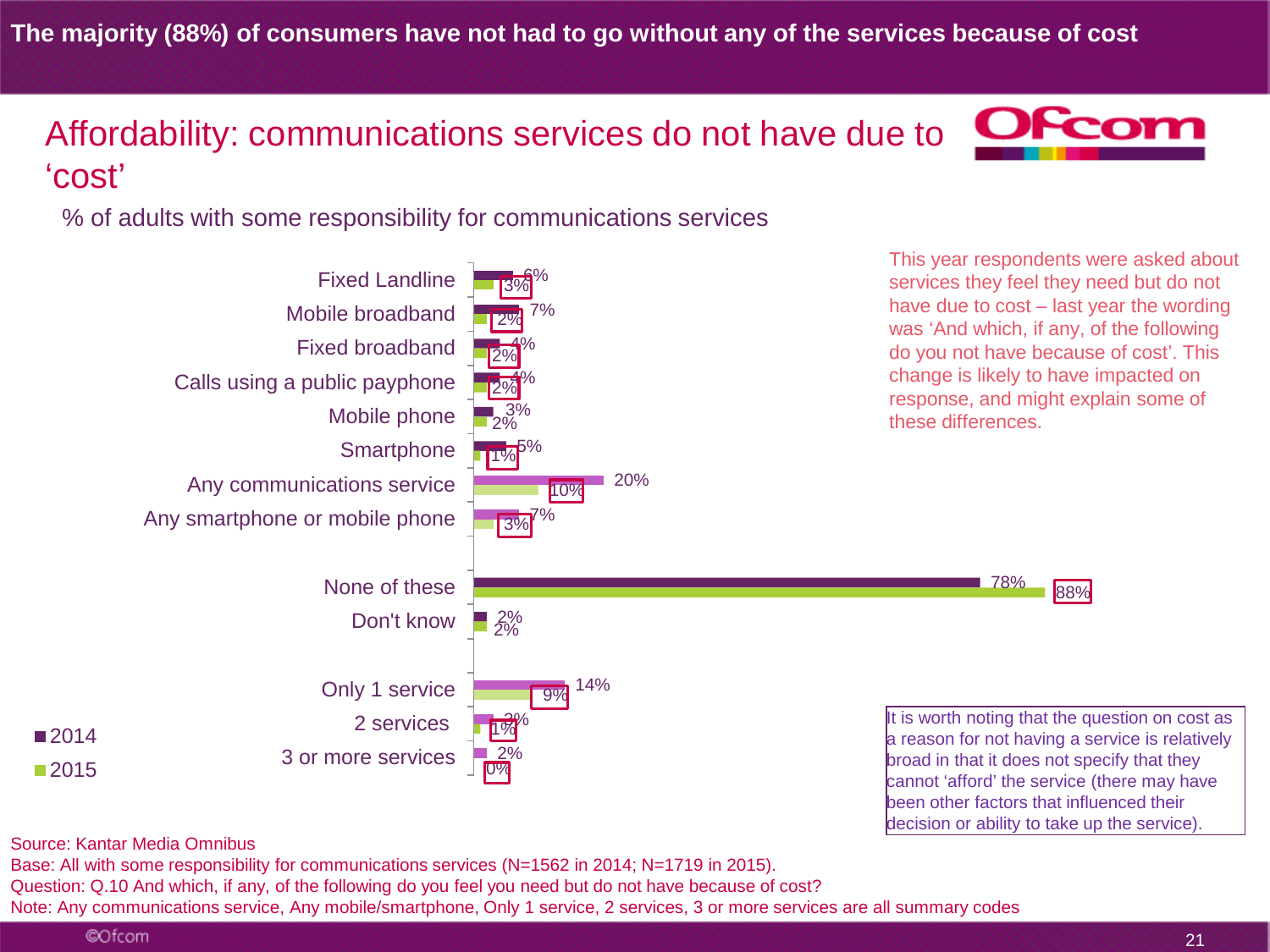**By demographic group, there is little variation in the proportion saying they don't own a service due to cost , which averages to 10% of all consumers responsible for comms**

### Affordability: if any communications services are not owned due to 'cost', by demographics

% of adults with some responsibility for communications services



This year respondents were asked about services they feel they need but do not have due to cost – last year the wording was 'And which, if any, of the following do you not have because of cost'. This change is likely to have impacted on response, and might explain some of these differences.



#### Source: Kantar Media Omnibus

Base: All with some responsibility for communications services (N=1562 in 2014; N=1719 in 2015), 16-34 (370 2014; 439 2015), 35-64 (717 2014; 758 2015), 65+ (475 2014; 522 2015), England (1311 2014; 1440 2015), Scotland (129 2014; 133 2015), Wales (69 2014; 85 2015), Northern Ireland (53 2014; 61 2015),AB (292 2014; 306 2015), C1C2 (705 2014; 826 2015), DE (565 2014; 587 2015), Any long term disability\illness (305 2014; 361 2015), No long term disability\illness (1206 2014; 1318 2015), White ethnic group (1379 2014; 1561 2015), Minority ethnic group (179 2014; 147 2015) \*Please note low base size Question: Q.10 And which, if any, of the following do you feel you need but do not have because of cost? Note: Any communications service is a summary code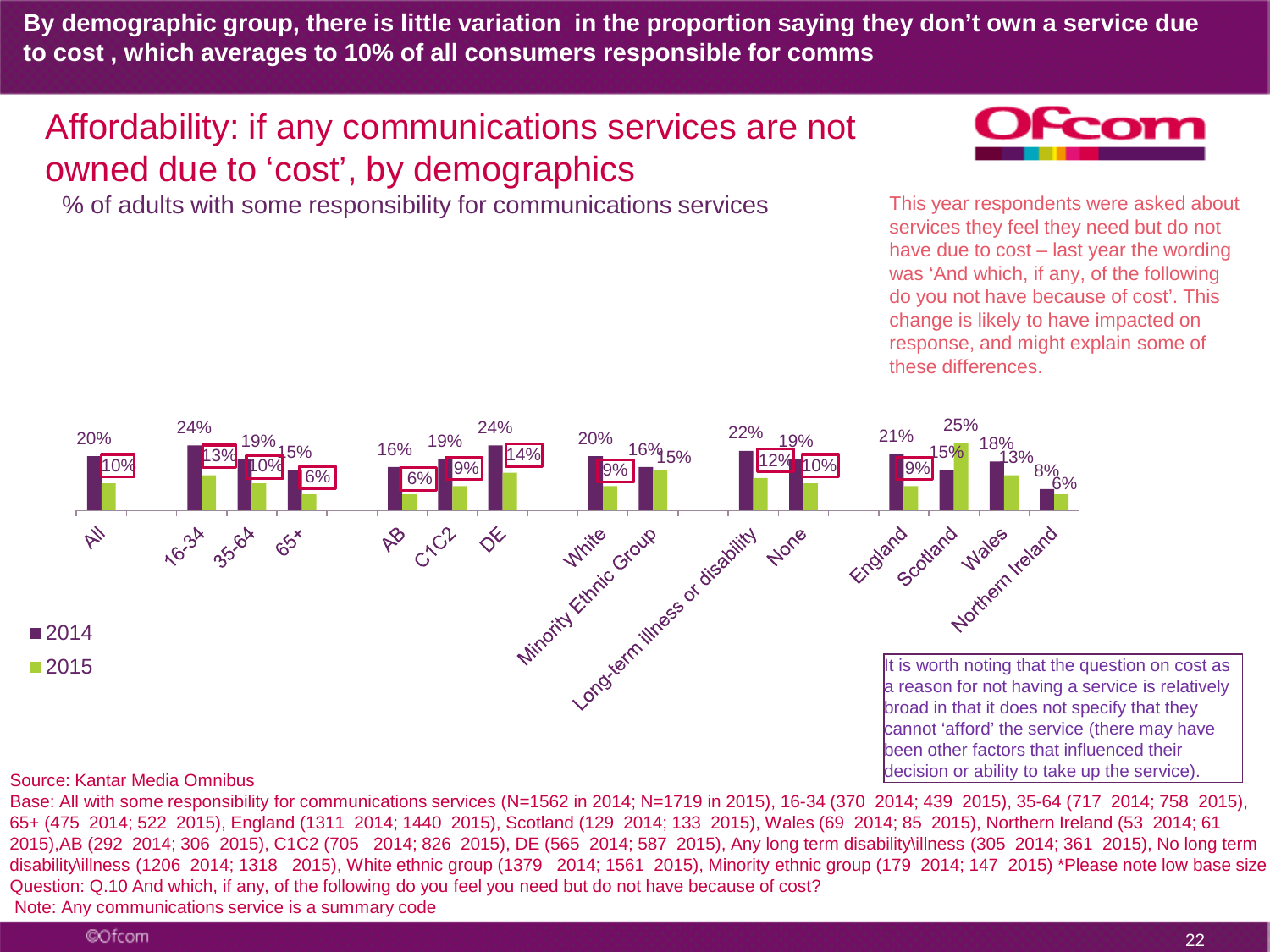**At the level of all adults in the UK, 70% say they have not had to go without a service because of cost**

### Affordability: communications services do not have due to 'cost'

% of all adults 16+ in the UK



Question: Q.10 And which, if any, of the following do you feel you need but do not have because of cost? Note: Any communications service, Any mobile/smartphone, Only 1 service, 2 services, 3 or more services are all summary codes



This year respondents were asked about services they feel they need but do not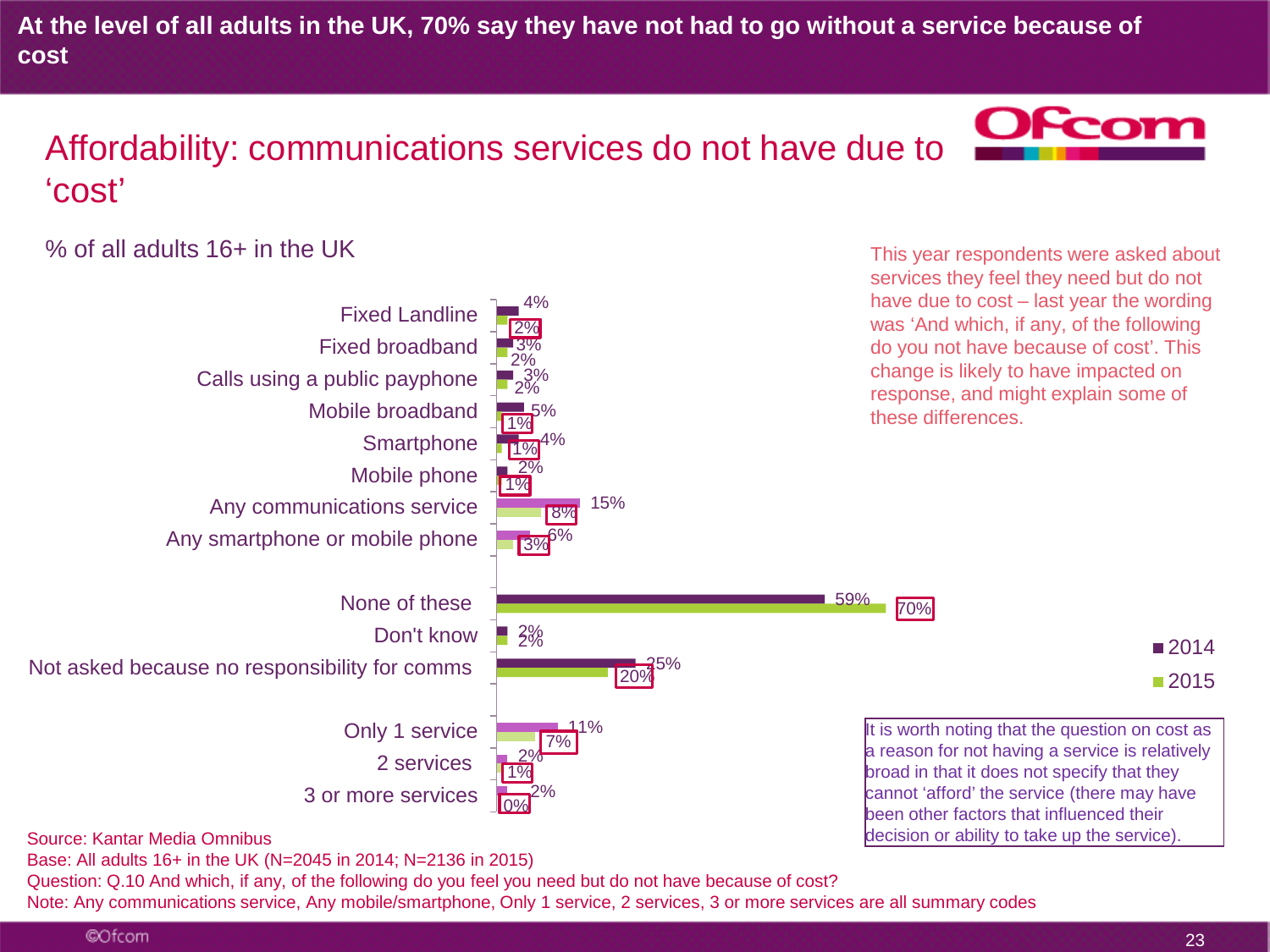**Over half (58%) of consumers who don't have a service\cancelled a service due to cost, claim that not having the service has had no negative effect on them**

### Affordability: Impact of not having communications services

% of all who don't have service\cancelled a service due to cost



Source: Kantar Media Omnibus

Base: All who don't have service\cancelled a service due to cost (N=314 in 2014; N=179 in 2015).

Question: Q.11 You mentioned that you don't have these services because of cost, or you have cancelled a service because of cost. How does NOT having this service affect you?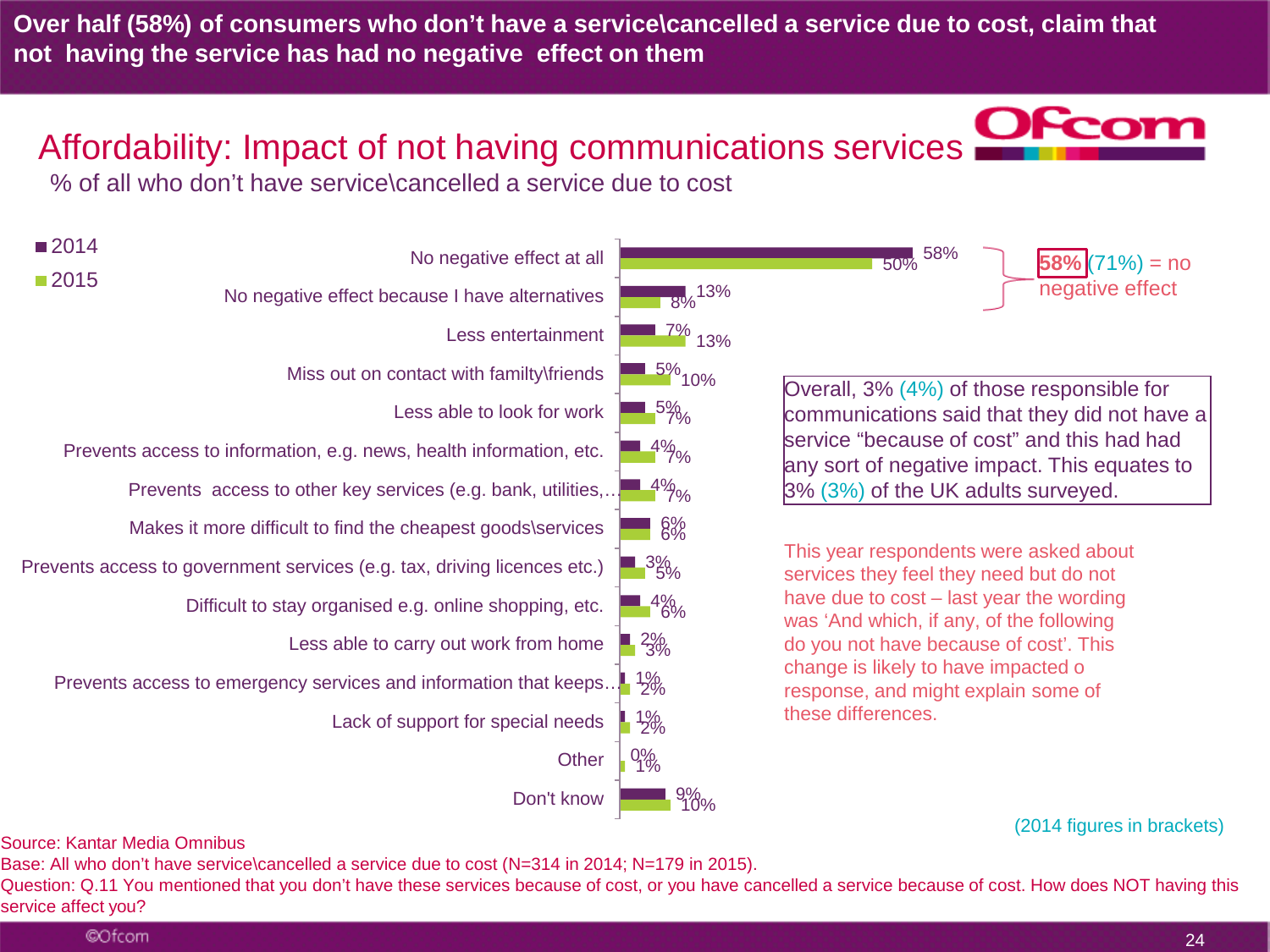

## **Use of universal communications services**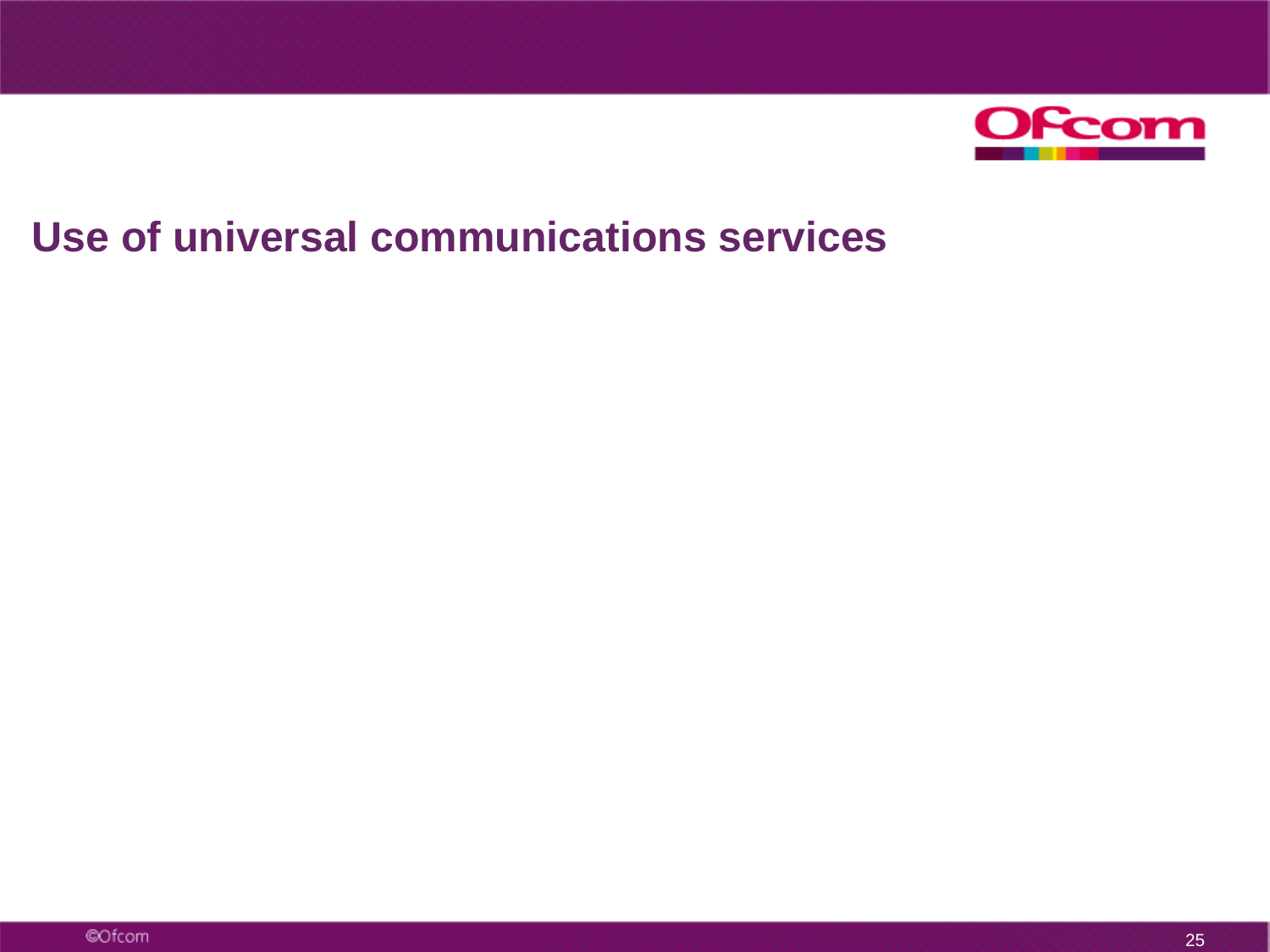**Universal comms services are used by a similar proportion to last year, with 76% of all adults claiming not to have used any of the services in the last year**



### Universal communications services used

#### % of all adults 16+ in the UK



Source: Kantar Media Omnibus

Base: All adults 16+ in the UK (N=2045; N=2136 in 2015)

Question: Q.12 Which, if any, of the following communications services have you used in the last 12 months?

Note: Any Directory enquiries is a summary code